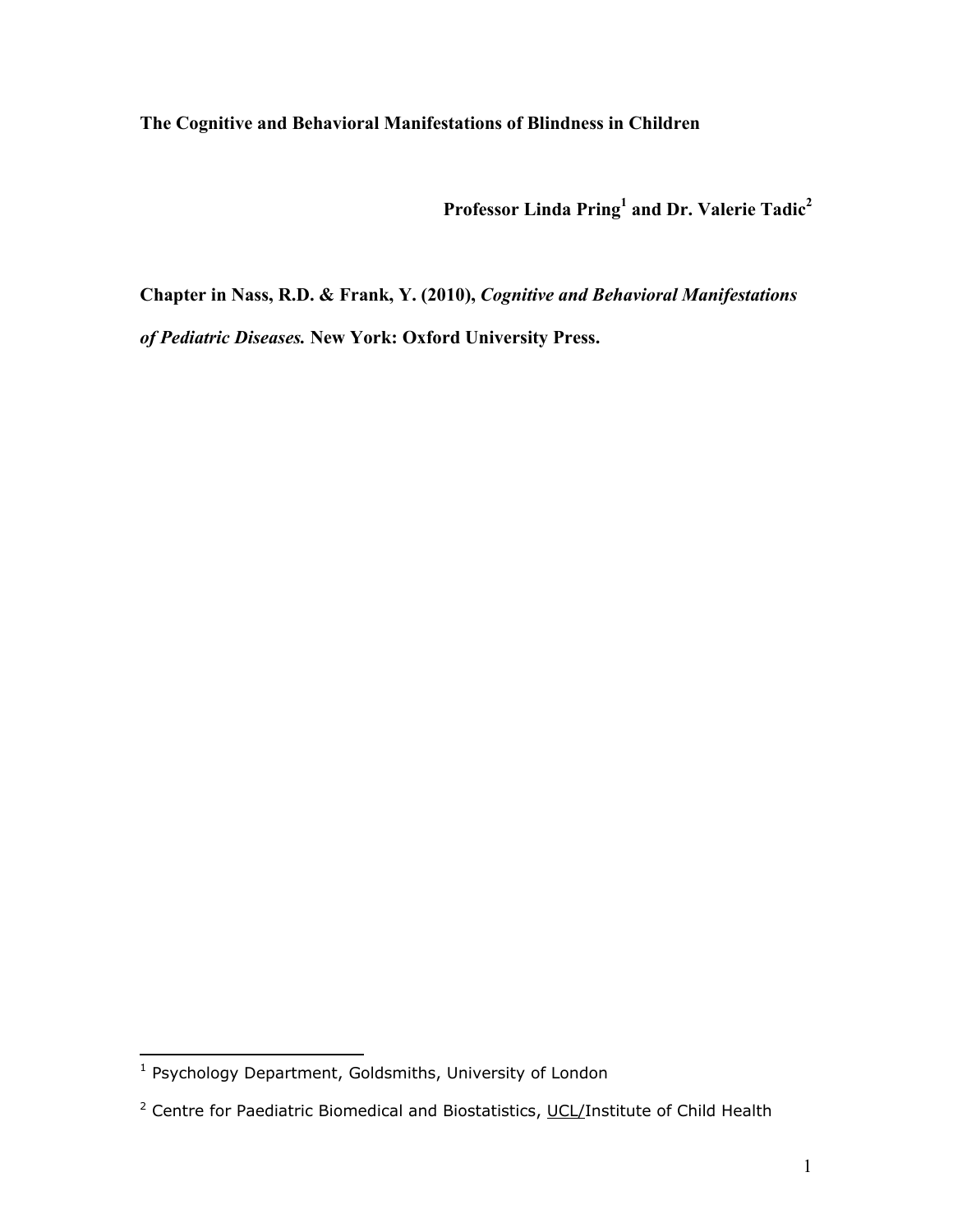### **Introduction**

Ground-breaking progress in the field of neuro-developmental disorders has allowed us far more insight into blindness and visual impairment (VI). The field of cognitive neuroscience has now established itself solidly in the literature, combining the knowledge from cognitive psychology, clinical studies related to brain damage and neuroscience to open the way to significant advances in understanding. In recent years the optimism engendered from the adult studies has played a large part in providing the impetus for developmental studies and in particular developmental neuroscience (Johnson, 2005: Tager-Flusberg, 1999). It is from this developmental neuroscience perspective that we can begin to understand the cognitive and behavioral manifestations associated with blindness and visual impairment; albeit with the proviso that children with VI present particularly heterogeneous developmental patterns when compared to typically developing children (Fraiberg, 1971).

In considering the effects of blindness and visual impairment this chapter will focus on social understanding, language, cognition and motor-development. However it begins with brief introductions to epidemiology and the effects of blindness on the functional and structural organization of the brain, which it is hoped will provide a useful context in which to consider the development of children who cannot see.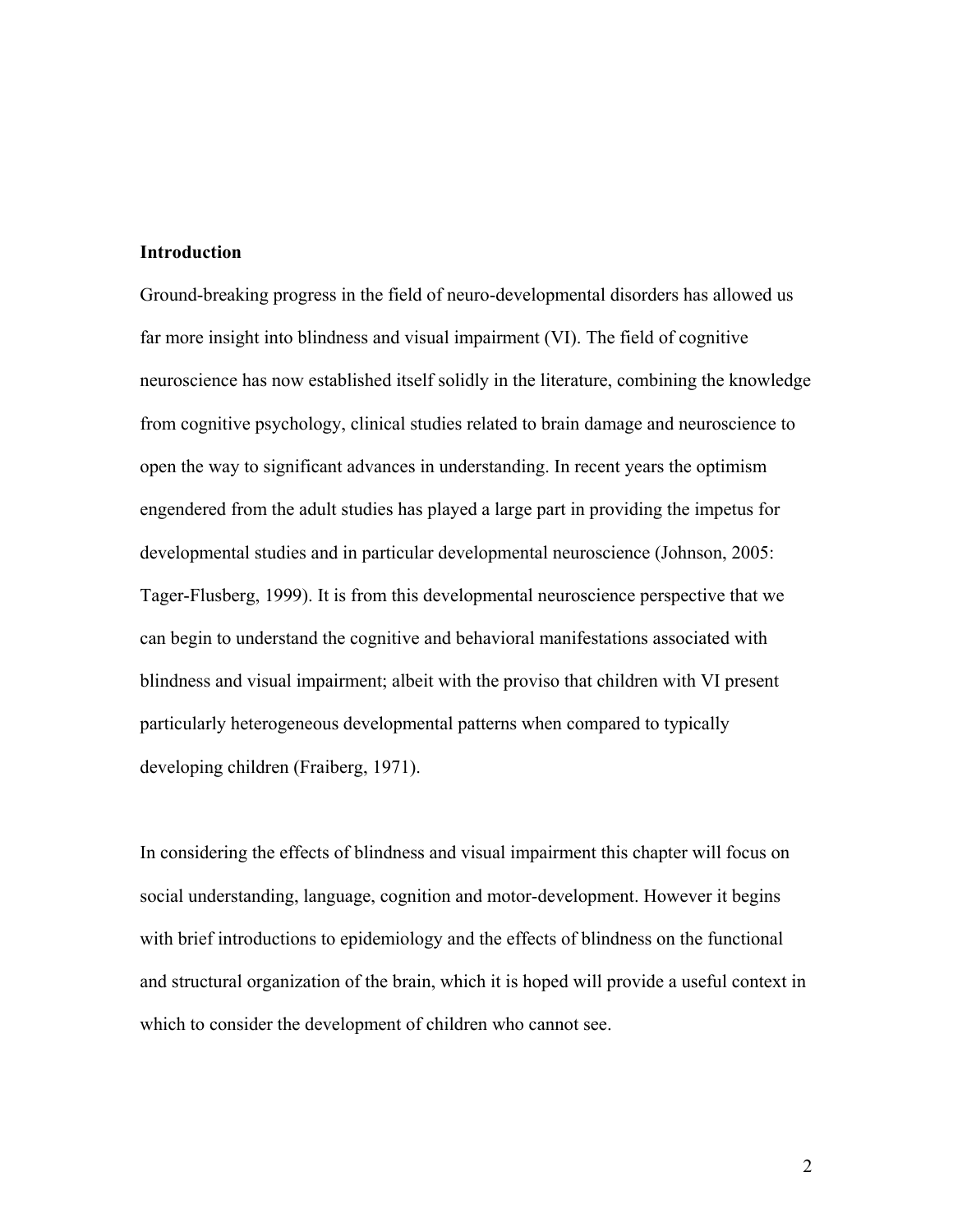Today the number of blind people in the world stands at some 45 million even though up to 75% of blindness could be avoided either by treatment or by prevention. The number of people with avoidable blindness will have doubled from 1990 to 2020 unless there is rapid and effective intervention, and the total number of the blind is projected to be as many as 76 million by 2020. To prevent this scenario, the World Health Organization (WHO) and the IAPB International Agency for the Prevention of Blindness (IAPB) have jointly initiated Vision 2020, a project that aims to eliminate the main causes of avoidable blindness by the year 2020 with the ultimate long-term goal of a world in which all avoidable blindness is eliminated and in which everyone with unavoidable vision loss reaches their full potential.

The top priority of Vision 2020 is the prevention of childhood blindness. At present there are 1.4 million children under the age of 15 who are blind. Around 500,000 children become blind each year, 75% of them in developing countries. Shockingly, up to 60% of these die within a year of losing their sight. The survivors will not only have a lifetime of blindness to contend with but will also be adversely affected in terms of their emotional, social and psychomotor development. Blindness in children is complex, requiring multidisciplinary collaboration from community, educational and medical services. Sight restoration and blindness prevention programs are among the most cost-effective interventions in health care and some 40% of the causes of childhood blindness are preventable or treatable.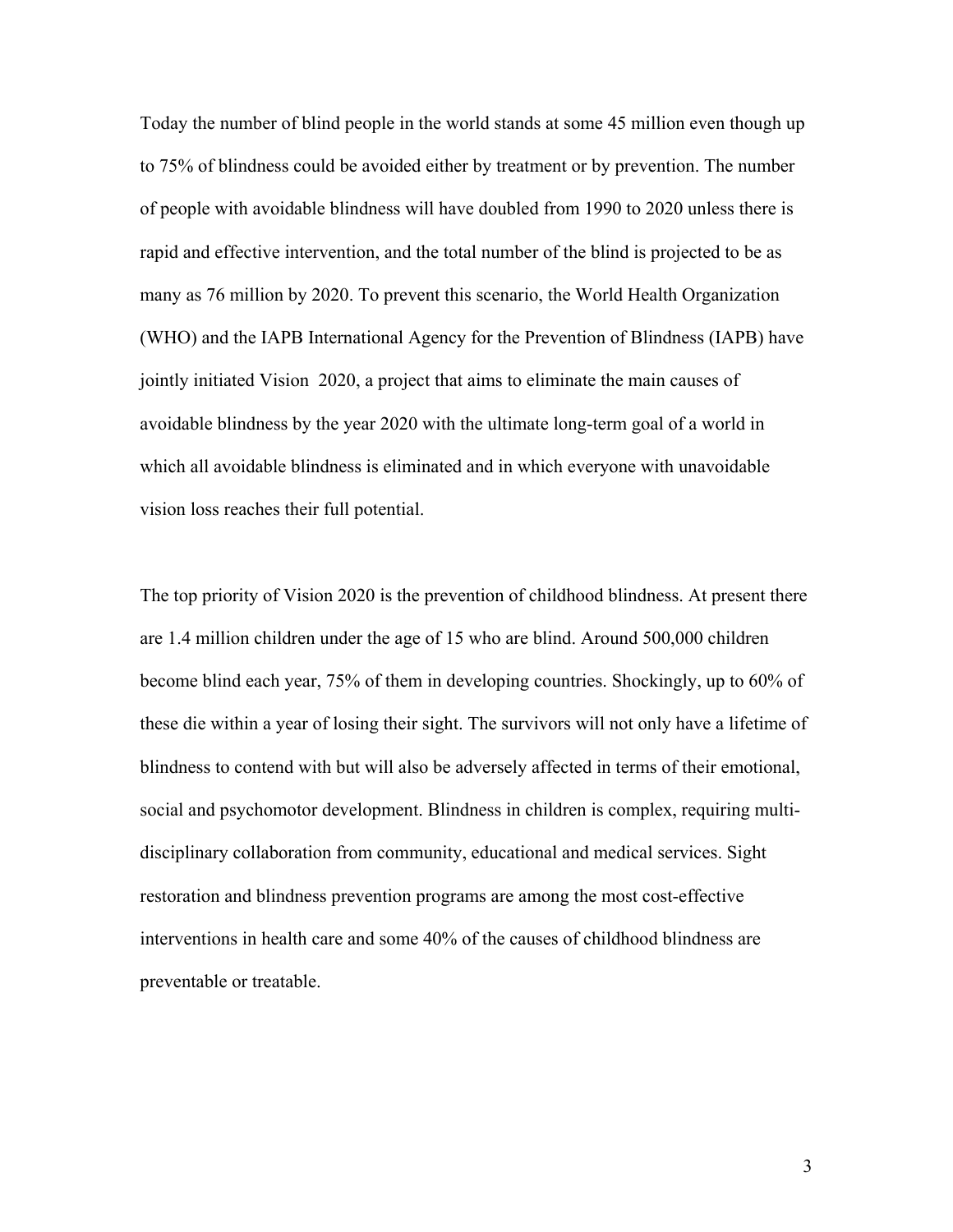The epidemiology of pediatric blindness clearly reflects socio-economic development. The prevalence ranges from 3/10,000 in affluent societies to 15/10,000 in the least affluent. The main cause of childhood blindness in the developing world is corneal opacification resulting from measles, Vitamin A deficiency and the use of traditional eye medicines whereas the main causes in the USA are cortical visual impairment, retinopathy of prematurity and optic nerve hypoplasia. At the other end of the spectrum in older age commonly reported causes of eye problems are cataracts, glaucoma, general ill-health and diabetes.

Congenital impairment certainly has different outcomes from late blindness and it is important for clinicians to distinguish cerebral from peripheral disorders (Dale & Sonksen, 2002). The *cerebral* congenital disorders of the visual system are more common and are associated with additional disabilities, including learning difficulties and cerebral palsy. Congenital disorders of the *peripheral* visual system (CDPVS) can be further subdivided into two groups. The first group is referred to as *'potentially complicated'* CDPVS, which involves children in whom the peripheral eye disorder is a part of diagnosed paediatric disorder, including underlying damage to the central nervous system. Examples of *'potentially complicated'* CDPVS are cataracts in Down Syndrome and retinal dystrophy in peroxysomal disorders (i.e., a group of congenital diseases characterized by the absence of normal peroxisomes in the cells of the body, such as Joubert Syndrome). The second group is referred to as *'potentially uncomplicated'* CDPVS and involves children in whom there is no known involvement of the central nervous system in the visual disorder diagnosis. In the *'potentially complicated'* CDPVS the incidence of additional disabilities is higher than in the *'potentially uncomplicated'* where only 17% of global learning difficulties has been reported (Sonksen & Dale, 2002), which is relatively low for the general VI population. Because of lower expected confounding variables of learning difficulties and motor impairments, the '*potentially uncomplicated'* CDPVS group is a target population that is particularly useful for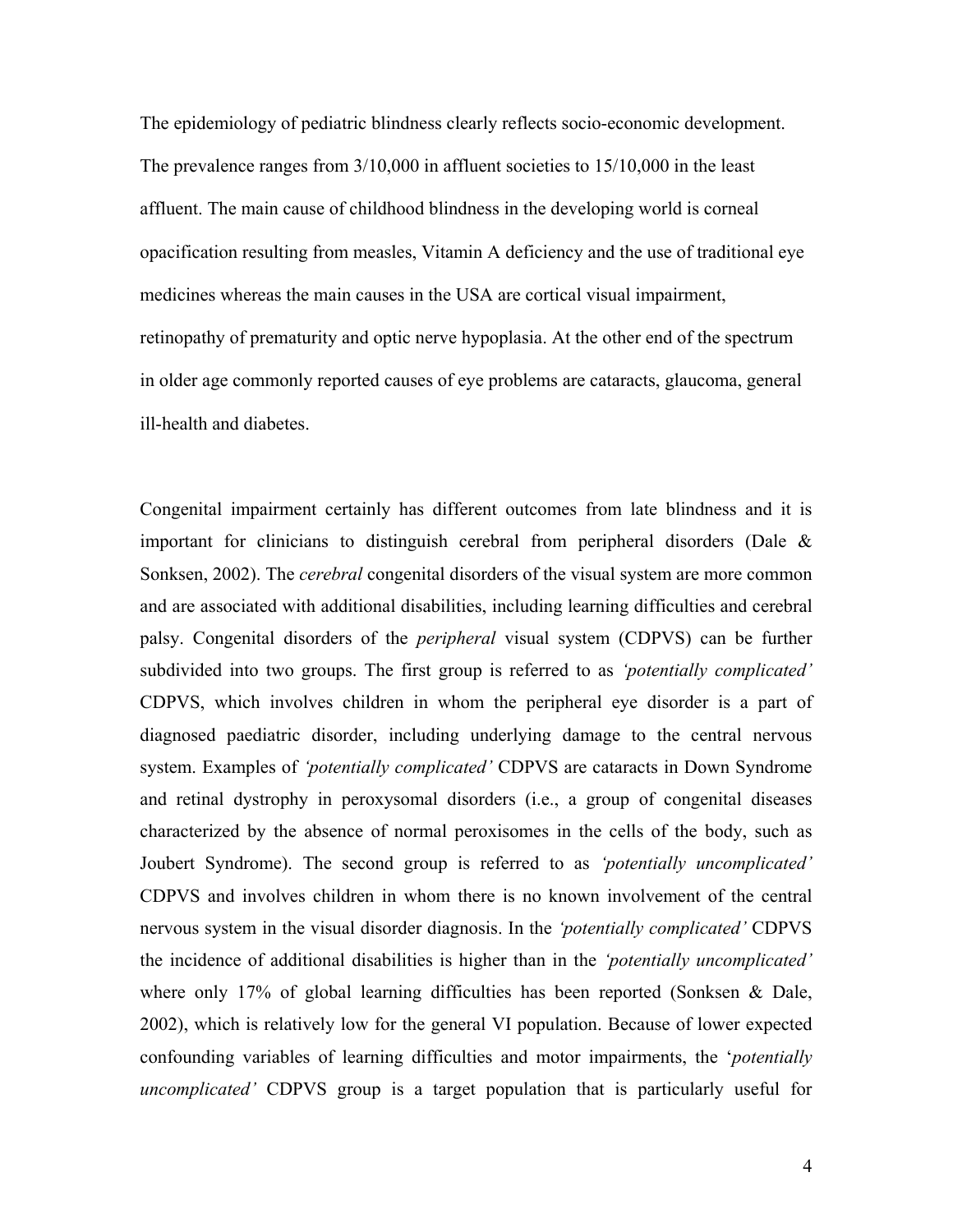psychological investigations of vision-loss. Example diagnoses falling under the *'potentially uncomplicated'* CDPVS classification are: Glaucoma, Mycropthalmia, Aniridia, Coloboma, Persistent hyperplastic primary vitreous, Familial exudative, vitreoretinopathy (Norrie's Syndrome), Cataracts, Leber's Congenital Amaurosis, Cone Dystrophy, Optic Nerve Aplasia and Optic Nerve Hypoplasia.

### Neurological abnormalities

### **Imaging**

Vision is a powerful sensory modality which integrates and co-ordinates the information provided by other senses, allowing the features of the external world to be consolidated as a unified experience (Rock, 1985). Congenital blindness has offered philosophers and scientists alike the opportunity to speculate on how humans respond without vision. The interactive nature of development suggests that it is simply not that easy to ask how someone with sight differs from someone who became blind either at birth, in early, or later childhood. Nevertheless we can ask: how do areas of the brain that we know are normally associated with vision adapt if vision itself is lost? Recent research based on technological advances in neuroimagery have opened the way to a new era of understanding and now, through lesion, structural and functional imaging, we find that neural pathways are surprisingly 'plastic' in response to being deprived of sight. Neural circuitry is highly adaptable and if experience changes, for example, with vision-loss then the brain responds to other experiences from other sensory channels. For those congenitally deprived of visual input there is evidence of adaptive compensatory cortical reorganization. Functional magnetic resonance imaging (fMRI) and electro-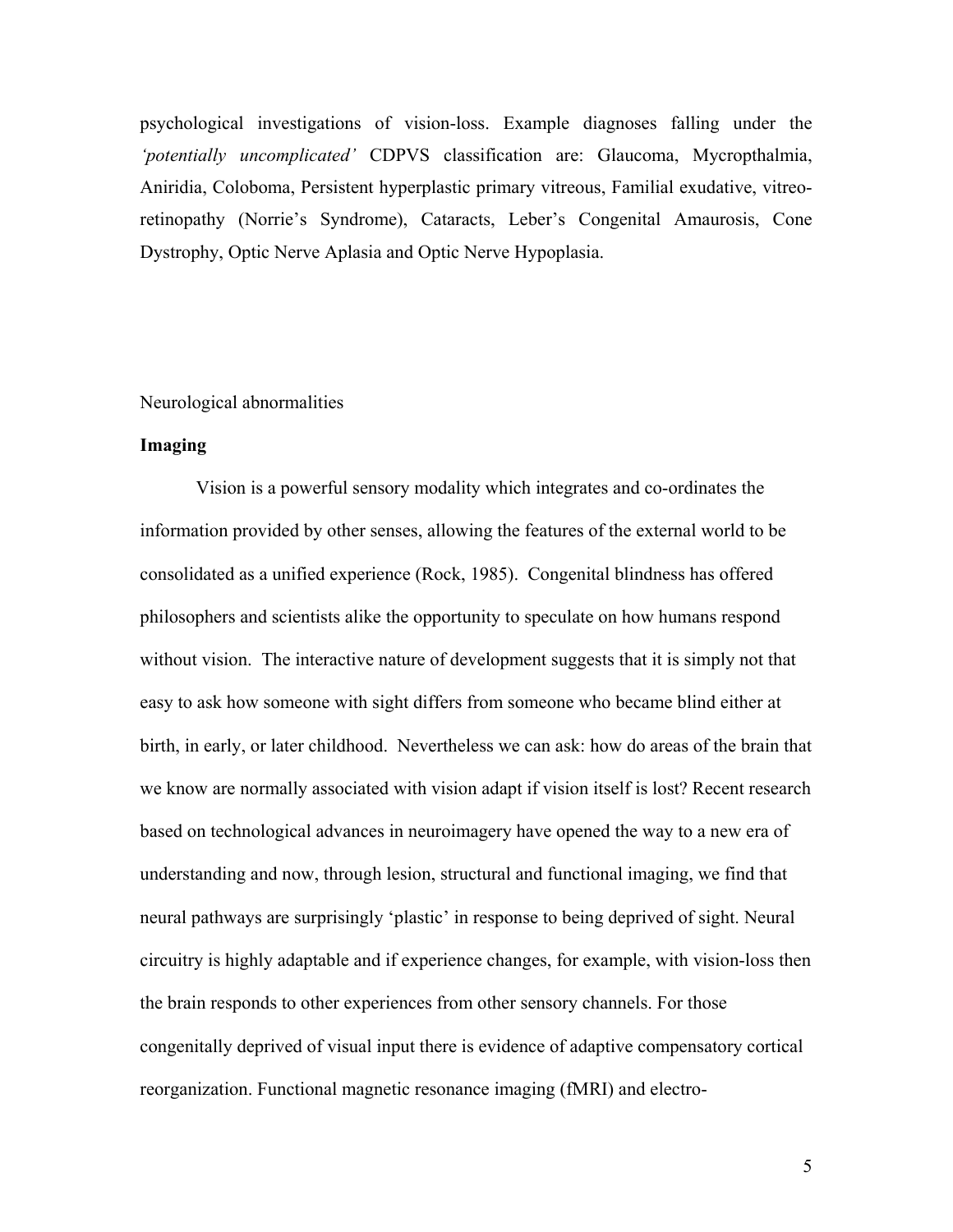encephalography (EEG) techniques have shown that, for those with early blindness, cross-modal sensory re-organization occurs such that tactual sensory input and also tactual imagery activate cortical areas traditionally associated with visual processing. For example occipital cerebral blood flow and metabolism in both primary and secondary visual cortices during a rest period and during auditory and tactile discrimination tasks is increased in participants with congenital blindness when compared to sighted controls (Sadato, Pascual-Leone, Grafman, et al. 1996). Additionally, tactile imagery tasks (containing both sensory and cognitive components) recruit both visual cortex and parietal association cortex (Uhl, Kretschmer, Lindinger, et al. 1994).

Furthermore, studies, using a variety of auditory tasks, have reported a higher activation level in the occipital brain areas of people who are blind (e.g. Röder, Rösler  $\&$ Neville , 2000). The research also shows that in some auditory tasks people who are blind outperform those who are sighted. For example they have better auditory localization (attending to sounds in peripheral auditory space and auditory discrimination (detecting a rare target tone among frequent standard tones abilities than sighted controls.

The research in connection with Braille reading has a long history and the results have not always been consistent. Braille reading by individuals with visual impairment activates the inferior parietal lobule, superior occipital gyri, primary visual cortex, fusiform gyri, ventral premotor area, superior parietal lobule, cerebellum and primary sensorimotor area bilaterally, as well as the right dorsal premotor cortex, right middle occipital gyrus and right prefrontal area. During tactile but non-Braille discrimination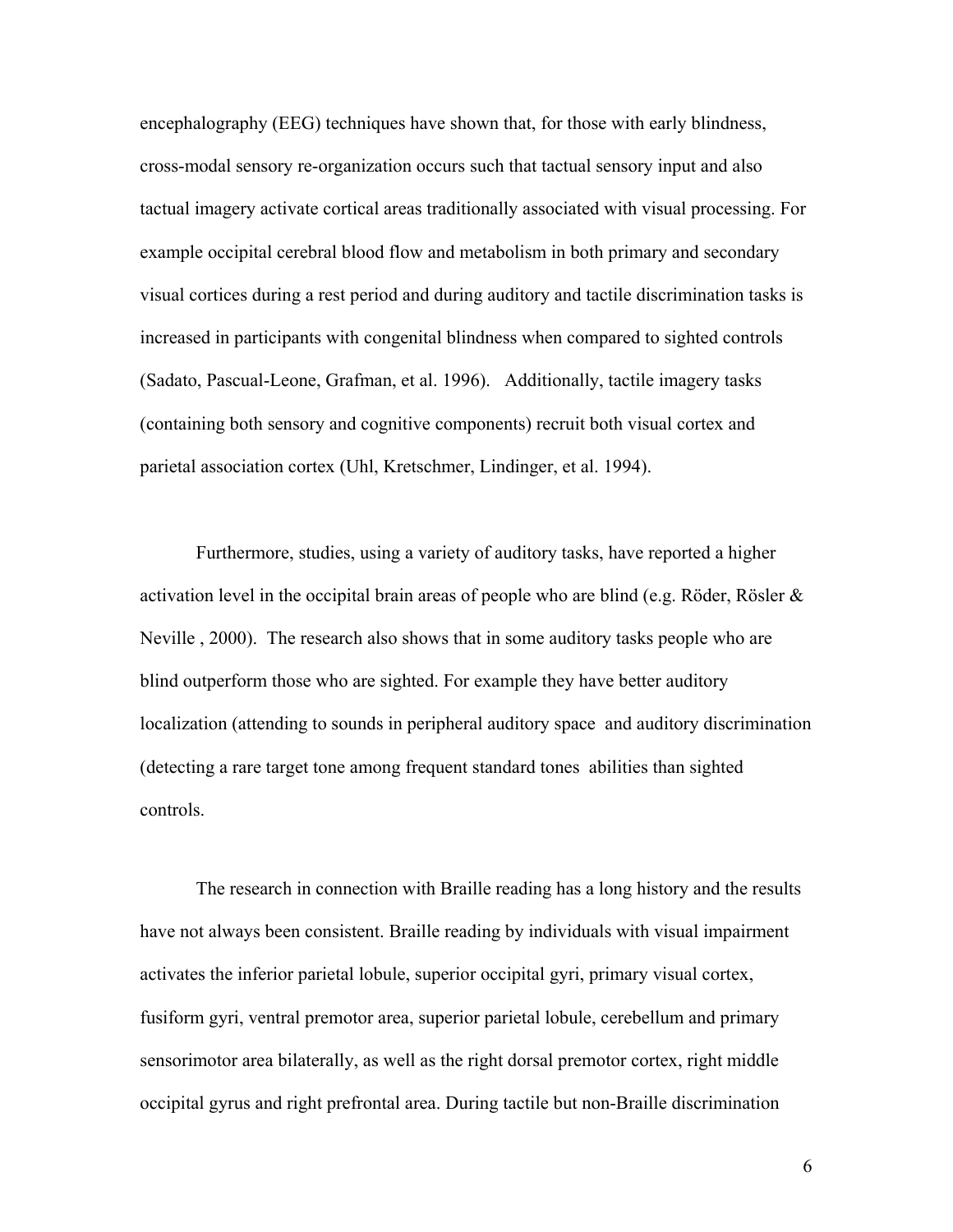tasks, in such participants, the ventral occipital regions, including the primary visual cortex and fusiform gyri bilaterally were activated while the secondary somatosensory area was deactivated. The reverse pattern was found in sighted subjects where the secondary somatosensory area was activated while the ventral occipital regions were suppressed. Thus, tactile processing pathways usually linked in the secondary somatosensory area appear to be rerouted in blind subjects to the ventral occipital cortical regions originally reserved for visual shape discrimination (Sadato, Pascual-Leone, Grafman et al. 1996). The suggestion has been made that the task difficulty in Braille, as well as its learning component, may explain its differential effects found in comparison with simple tactual discrimination which shows reduced activation in the primary cortex.

In terms of age of blindness, there has been some uncertainty as to whether there is a critical period of brain development after which neuro-plasticity is markedly constrained. Some evidence seems to show that restriction of developmental progress in the early years (up to the age of 16) limits the extent of possible changes later on, but this evidence is largely dependent on studies of Braille readers and does not entirely accord with more recent findings. Although recently some interesting evidence related to spatial localization has thrown up a striking effect, related to touch, where early sight exerts a lifelong influence on external and anatomical reference systems (see the section on Spatial representation).There are other studies however, looking at different patterns of neural transmission, that have shown that altering signals to different visual pathways and the visual cortex can effect 'temporary changes' even after just a short period of vision loss. Only quite recently has it become clear that changes in brain structure ( e.g. Noppeney et al, 2005) as well as brain function ( e.g. Merbet et al, 2005; Maculuso &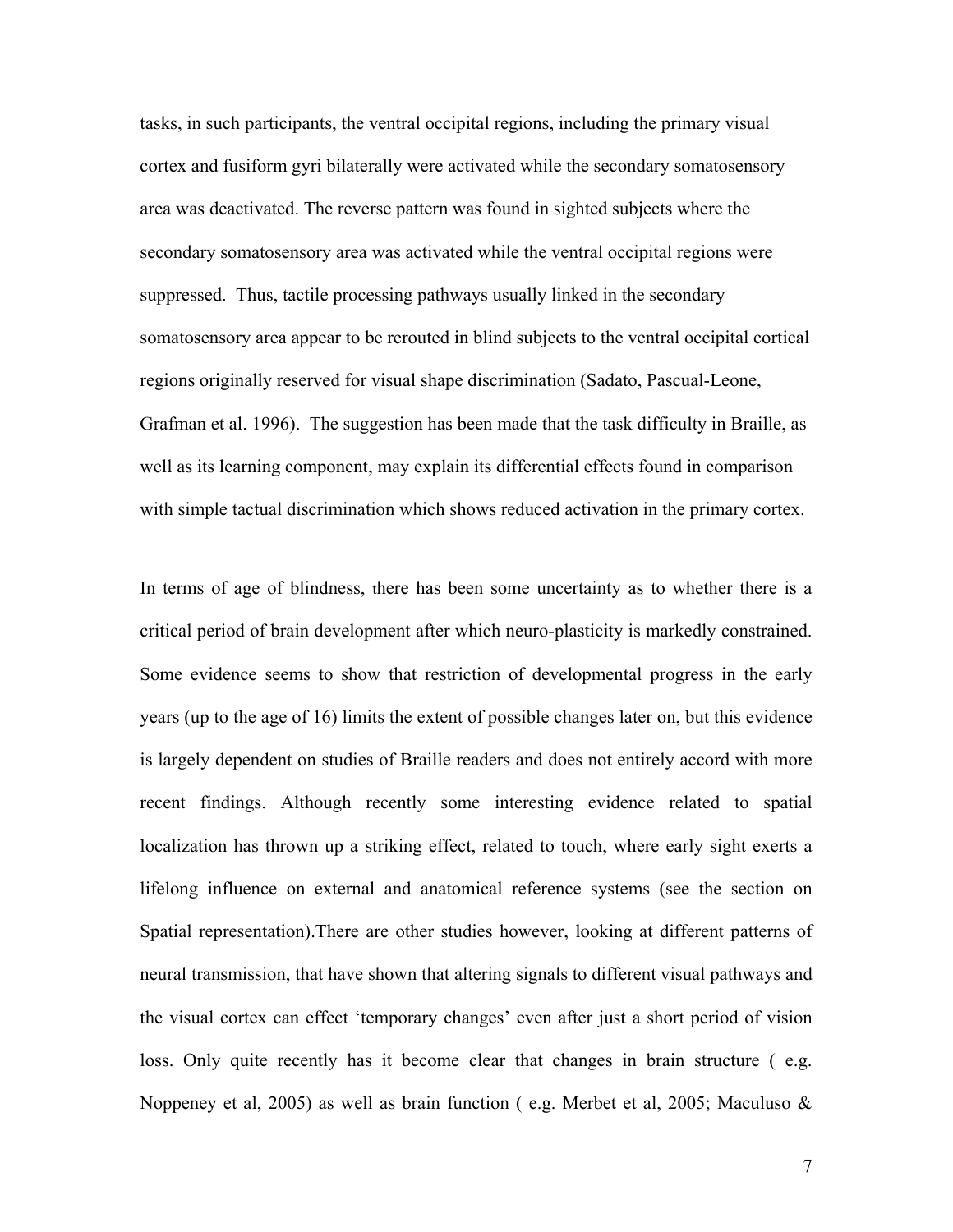Driver, 2005; Roder et al, 1999, 2002; Sadato et al, 1996, 2002) are mediated by changes in vision much later in life than was at first considered possible and furthermore, that these can occur on a temporary as well as a permanent basis.

With respect to blindness then compensatory recruitment of neural circuitry occurs and affects the way spared sensory modalities are processed and integrated. Progressive recruitment of parietal and then occipital cortex for auditory attention for example provides evidence for cross-modal sensory reorganization in the blind, although there have been some recent suggestions that the activated areas in the occipital cortex are functioning in a 'task specific' rather than a 'sense specific' way (Roder, Teder-Salejarvi, and Steer et al, 1999; Sadato et al, 2002). Thus spatial processing or a supramodal function may be involved in the regular functioning of the traditional 'visual cortex' (Macaluso, Frith & Driver, 2002). Furthermore, the changes that are seen to occur do not only happen as a result of disease or accident but though the use of investigative studies using transcranial magnetic stimulation (TMS). This is a noninvasive method by which neuroscientists can alter brain activity, producing 'temporary' lesions and in this case, mimic vision-loss. This methodology will herald a new phase in our understanding of the effects of blindness.

Neuropsychological profile:

Cognitive profile

# **Intelligence**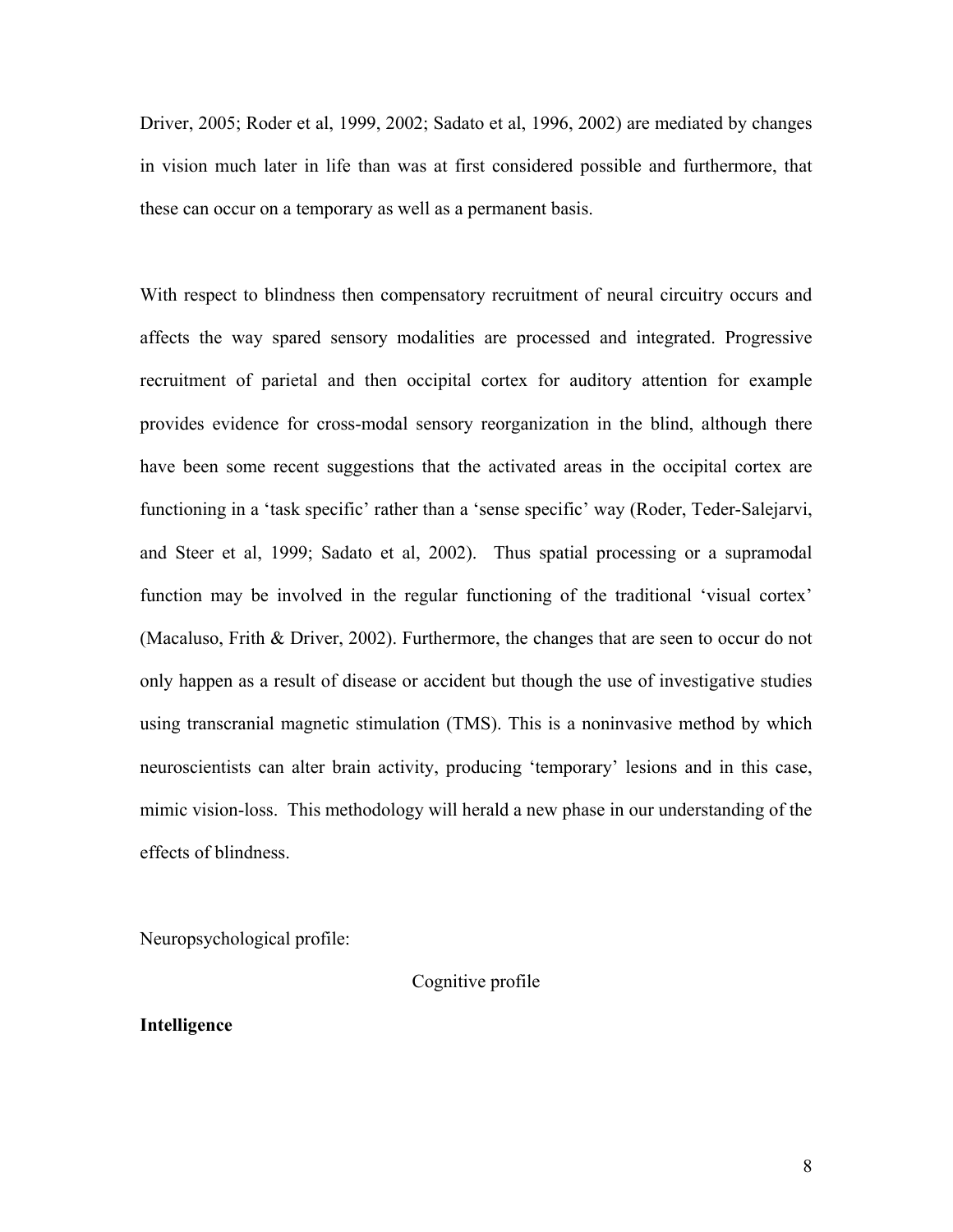Kolk (1977) reviewing many studies of intelligence concluded that 'in general, average IQ scores do not differ significantly' for blind children as compared to sighted children. Gerhradt (1982) reported that in terms of early categorical classification of form and function, as would be expected in free play, visually impaired infants of 14, 16 and 18 months followed the expected developmental path as would be predicted for sighted infants. Amongst the early studies though Tillman (1967) and Zweibelson and Barg (1967) refer to a more concrete concept bias at the cost of an understanding of abstract terms in the early childhood of blind children.

 There have however been some suggestions that differential visual impairment diagnoses are linked with specific cognitive strengths and weaknesses. While no definitive evidence has been published in this respect, an ongoing investigation suggests that the exception may exist in a superior intelligence exhibited by those with a diagnosis of Retinoblastoma (Tobin, personal communication forthcoming).

#### **Language and verbal cognition**

Language has generally been seen as playing a powerful role in the development of children born with severely impaired vision (Landau & Gleitman, 1985; Warren & Hatton, 2003). Pérez- Pereira (1994) and colleagues have maintained over the years that language provides a privileged tool for children with VI, who rely on it and benefit from it to a greater extent than children who are sighted.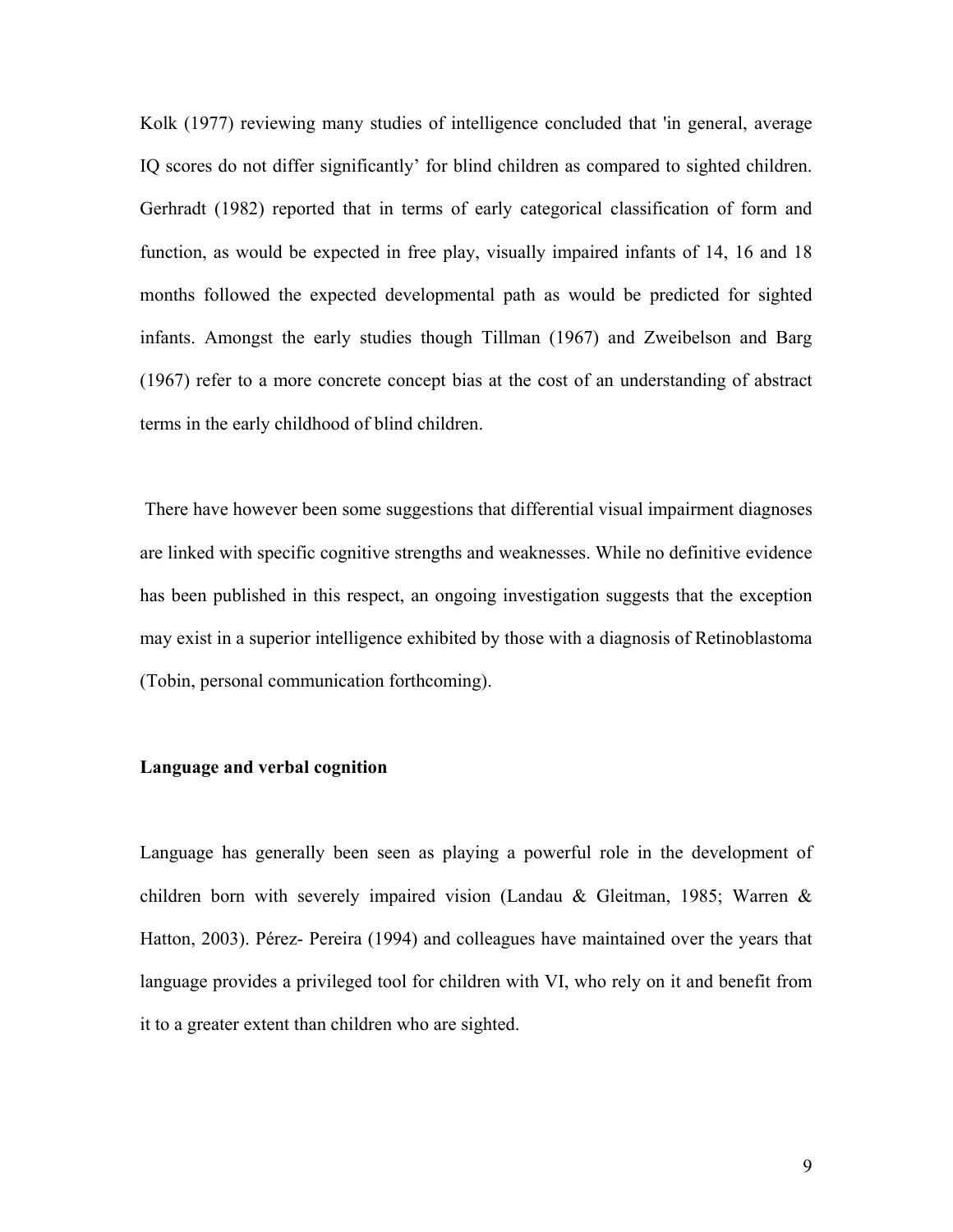Verbal reasoning and intelligence helps children to develop strategies to cope with the loss of a sensory channel. So linguistic competence is an important factor not only in terms of knowledge acquisition where it clearly plays an important role but also that it helps mediate social outcomes in children with severely impaired vision. For children who are visually impaired language-based measures are commonly used to assess their general intellectual level, making it difficult to isolate the contribution of language irrespective of a child's general cognitive ability. With regards to the "regular language" skills of children who are visually impaired from birth, research generally shows that these are developed with relative ease. A number of studies have demonstrated some specific delays and irregularities in early vocabulary acquisition and production, syntactic knowledge and acquisition of semantic concepts in children with VI (Andersen, Dunlea, & Kekelis, 1984; Dunlea, 1989), but generally speaking the development and use of "regular language" is largely in line with that of sighted children (e.g. Landau & Gleitman, 1985). An interesting example concerns the use of color terms. Studies with school-aged children have found that blind children do understand that vision endows color information and that this information is associated with objects and scenes. They have learnt then that bananas are generally 'yellow 'and that the sky is 'blue' and show the same expectations or predictions of the use of such color terms in verbal prose along with understanding the subtleties which the color terms are associated.

While "regular language" skills such as articulation of speech, use of grammar, vocabulary level and conceptual understanding of the vocabulary in question, may enable a person to converse fluently they are not sufficient for achieving a successful socio-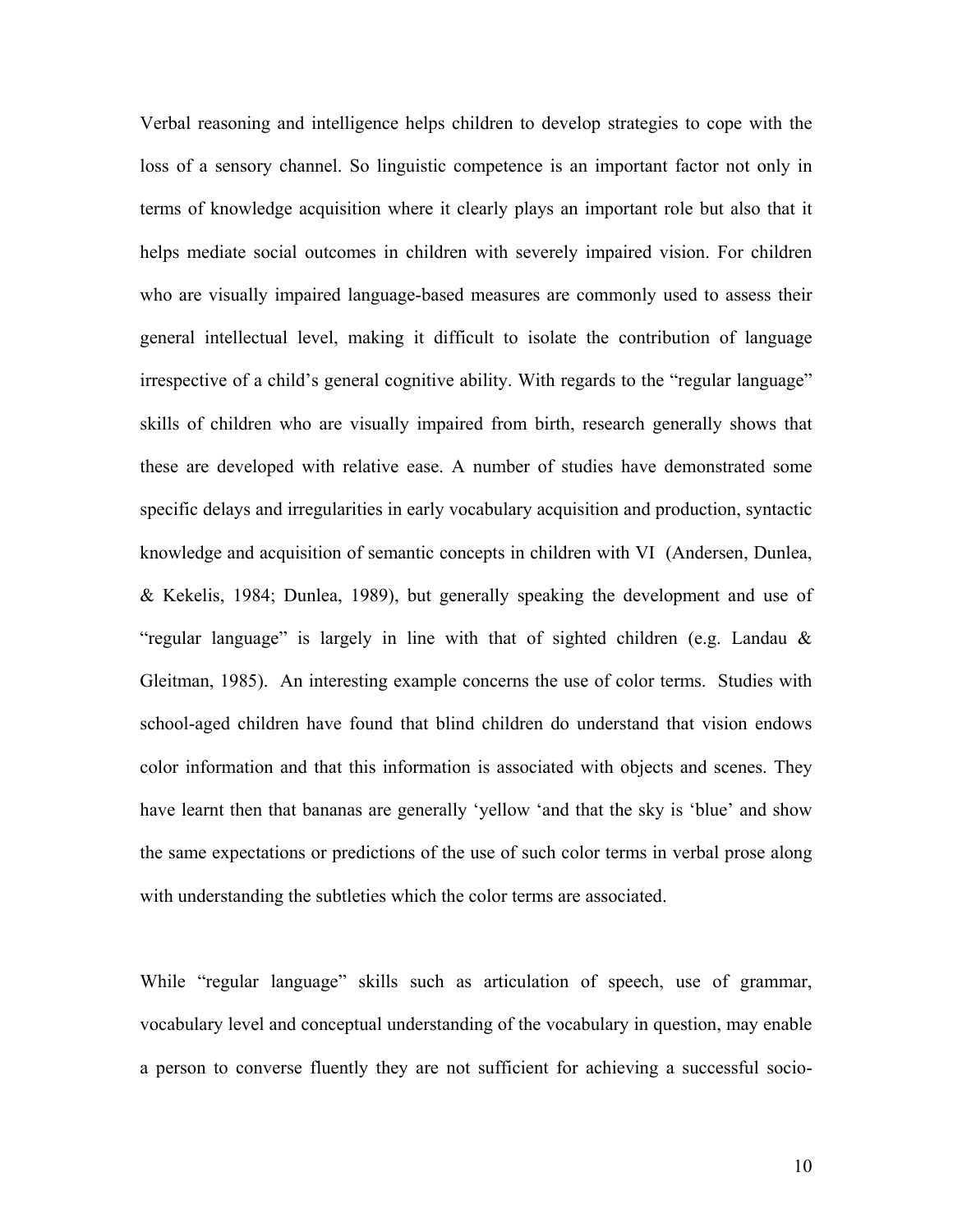communicative interaction with another person. For this, one must also master *pragmatic*  language skills, i.e. use language appropriately in a given context. Vision is implicated in language development in general, as visually-driven joint attention experiences in early childhood are seen as providing a framework within which language learning occurs (Tomasello & Farrar, 1986). For this reason visual input may be of particular importance in the development of *pragmatic language skills* which are a cardinal feature of social communication.

The picture is somewhat unclear regarding language use for social and pragmatic purpose in children with VI. Research studies looking primarily at preschool children with VI, have raised concerns that children with congenital VI tend to use stereotyped language, show impoverished use of gestures for communicative purposes and use questions, sometimes inappropriately and to a greater extent than typically developing sighted children. It has been suggested that pragmatic language of children with VI has features that are similar to those of children with pragmatic language impairment (PLI) (Mills, 1993). Although it has been argued that such features of pragmatic language use of children with VI may have an important function in promoting their cognition and social interaction by providing an adaptive strategy to gather information, analyze speech, reduce memory load and avoid isolation. We ourselves have found that there are some irregularities in language presentation of a group of 15 children that we studied with congenital VI age range 6-12 yrs (Tadic, Pring & Dale, 2008a). Our findings were based on a structured language assessment (*The Clinical Evaluation of Language Fundamentals – 3 : CELF- 3;* Semel, Wiig, & Secord, 2000). We also used parental ratings of language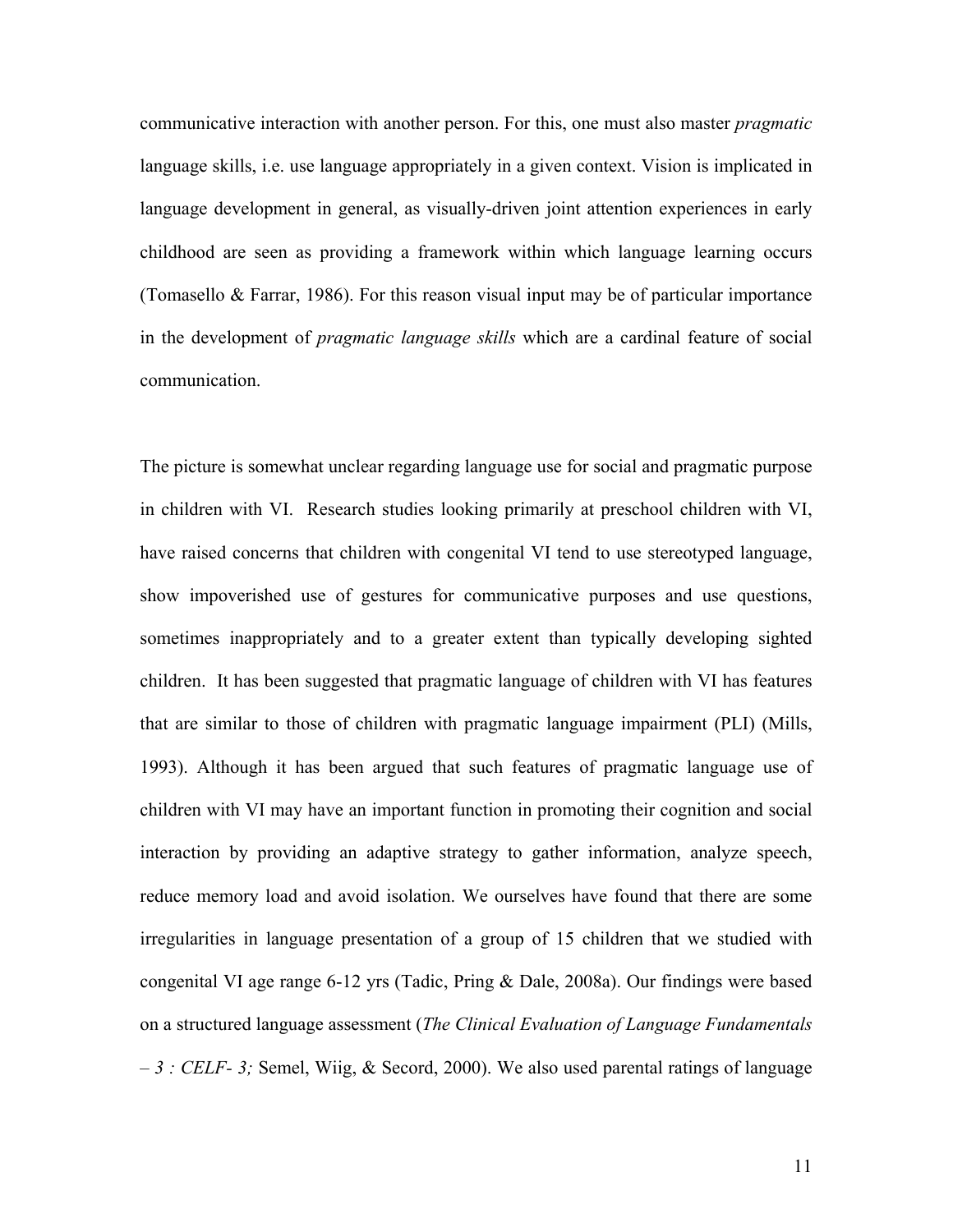and communicative behaviors using the Children's Communication Checklist (Bishop, 2003). The checklist targets both structural and pragmatic language behaviors observable in an everyday context, but also social interaction skills evident from everyday language use. The children in this study were matched with typically developing children with the same age, gender and verbal IQ scores. The findings suggested that there is a discrepancy in presentation of language ability in children with VI; that is, average to good and potentially superior regular structural language skills, but weaker use of language for conversational and social purpose**.** The pragmatic language difficulties in the VI group were observed in a substantial proportion of the children, these together with the checklist scores on social interaction and restricted and repetitive actions combined to suggest that many were of clinical concern and consistent with autistic spectrum disorder (discussed below).

#### **Memory**

Some early studies on memory performance found that children and adults who were blind did not forget their experiences in quite the same way as their sighted counterparts. They retained the details of the sensory or narrative experience. (e.g. Pring, 1995). By contrast the process of learning in sighted people reveal a tendency to forget the exact material, the learning episode itself, but instead remember the gist or the overall meaning of the material.

Several studies have reported significant advantages for short-term memory (STM) in children born with severely impaired vision, compared to sighted peers (e.g. Hull &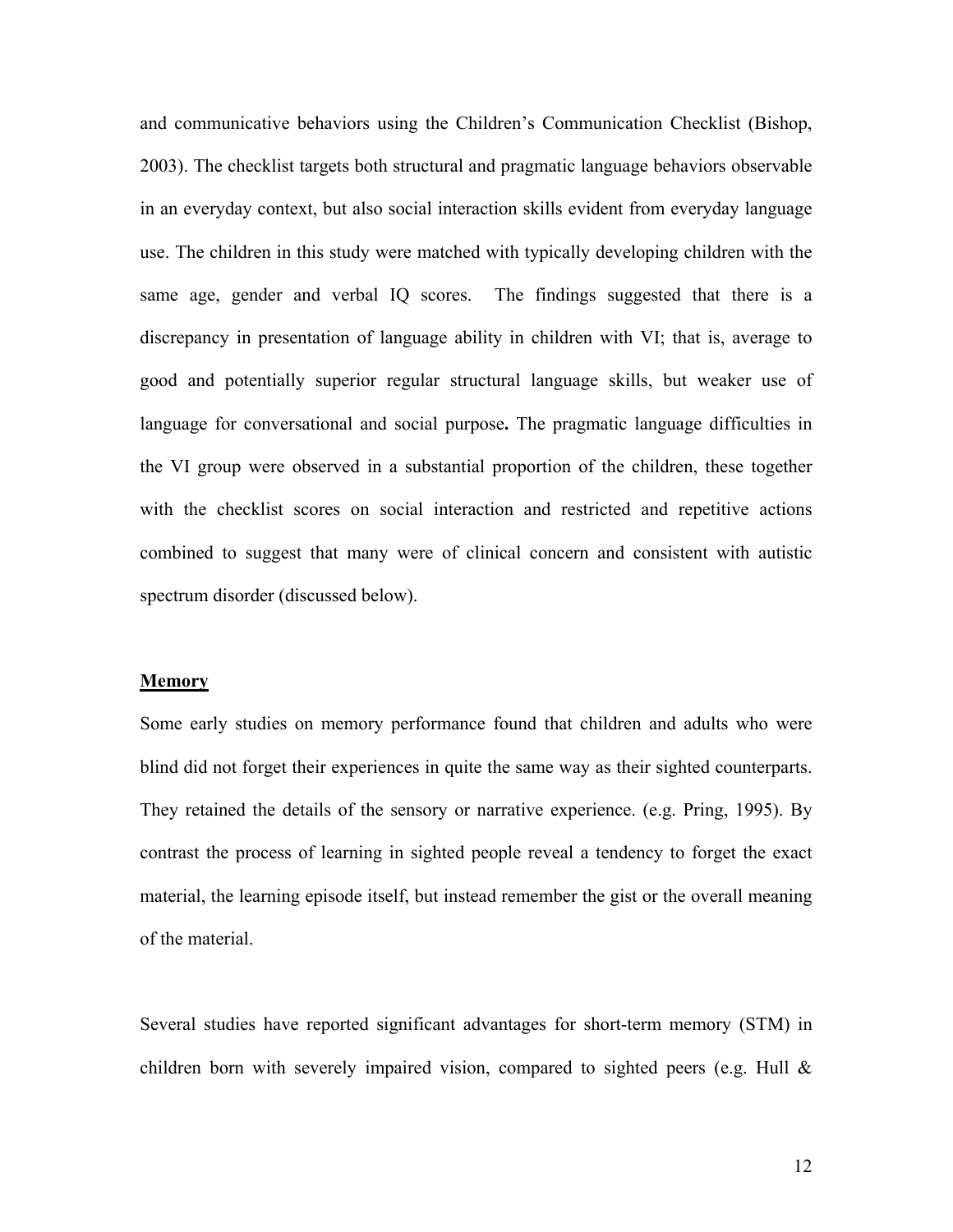Mason, 1995; Smits & Mommers, 1976). Indeed advantages in STM have been noted in a wide variety of domains from pitch memory, sentence recall, auditory recall and memory for Braille and tactile illustrations (see Pring, 2008). Thus, the reliance and attention to auditory/verbal material and associations may be linked with maintaining information for longer in an 'active store', such as, for example, a phonological short term memory before dispensing with the information as it might be for sighted individuals. This may relate to the suggestion that individuals without sight have a higher incidence of absolute pitch ability than is normally found in the population.

## **Spatial representation and concepts**

Vision is extremely helpful in understanding space, spatial relationships, internal spatial representations and spatial imagery - but studies have shown that it is generally not essential. For example while some children with VI opt to code their world sequentially, for example in terms of a 'route' (i.e. the path used for walking) others seem able to code for Euclidian space. Although not common, pointing is utilized by young blind children and when asked to point to an upstairs bedroom one child with congenital blindness could point appropriately to the room above and behind the child's location (Lewis et al, 2000a, in Lewis, 2002) while others were reported as more commonly pointing to the route they would *walk* to that room (Bigelow, 1996). The physical coding of movements in space; ie kinesthetic representation, seems to develop as efficiently in blind as in sighted children (Millar and Ittyerah, 1991).

The role of anatomically and externally anchored reference systems in blind and sighted people is currently being investigated by Roder , Focker, Hötting & Spence (2008). Spatial localization of tactile stimuli appears to be influenced by their 'familiar' location , with respect to the visual field, thus, when the hands are placed in an unfamiliar posture (crossed over the midline) mistakes are made in localising tactile stimuli presented to the hands (due to the mismatch between tactile and visual familiar co-location). Roder,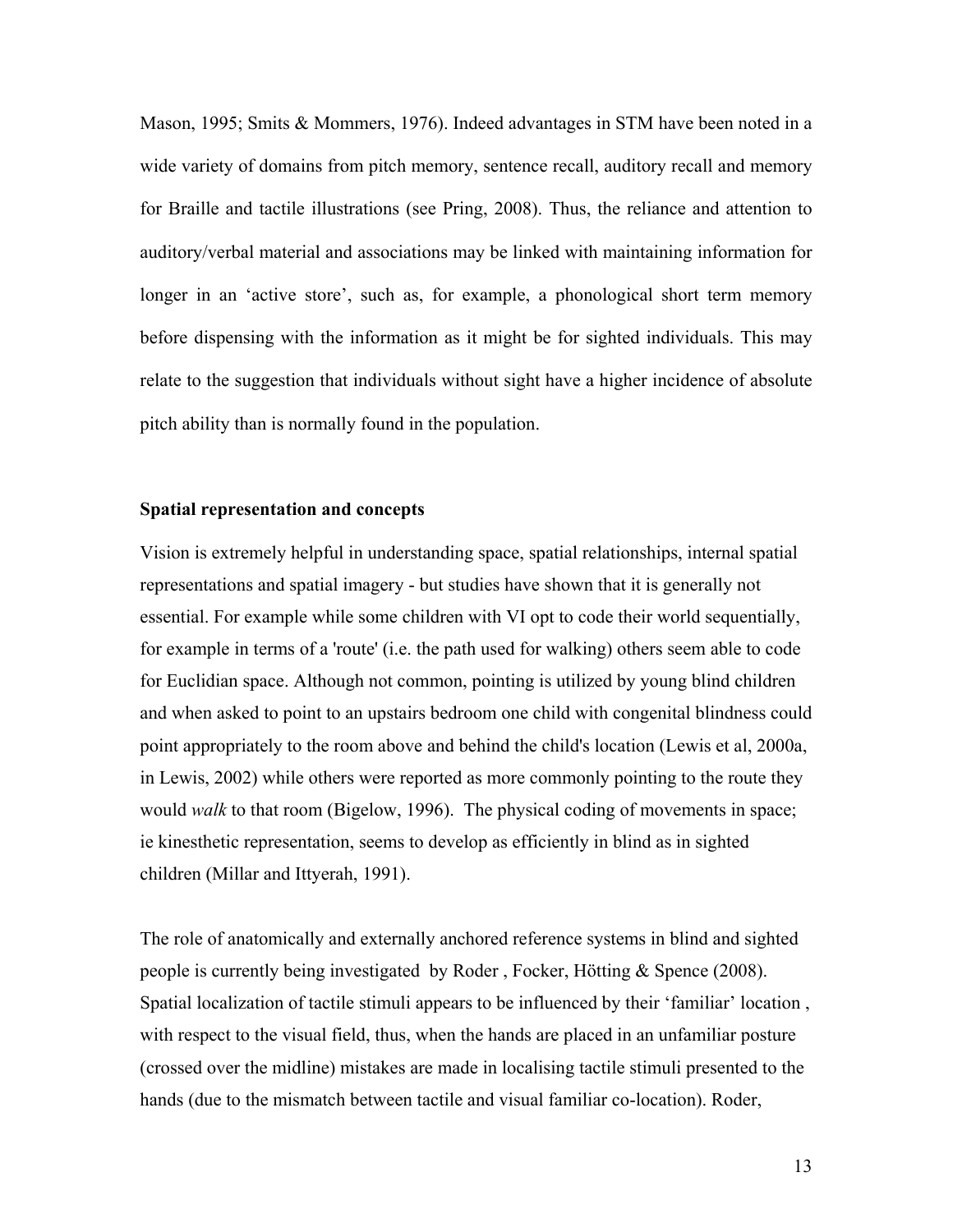Rossler  $\&$  Spence (2004) have uncovered evidence that early visual experience may play a key role in establishing this influence of the visual spatial frame of reference on tactile space. They found that whereas sighted subjects showed poorer accuracy at locating tactile stimuli with crossed hands, the congenitally blind subjects demonstrated no such impairment. Furthermore, the late blind subjects (one of whom had been blind for 40 years) showed a similar crossed-hands impairment to the sighted subjects, suggesting that early visual experience is necessary in the typical development of tactual space perception.

The imagery abilities of children with VI can be underrated. There is a developmental delay perhaps in being able to mentally rotate objects (Landau, 1991) but certainly by adulthood this ability can be achieved in an elaborate and creative way comparable to sighted controls (Eardley & Pring, 2007). Blind children can understand tactile drawings (Pring & Rusted,1980) and draw with raised-line drawing materials. John Kennedy's research has indicated the depth, sophistication and metaphorical artistry that can be found if adults and children with VI are given the tools to express themselves not only with sculpture but also in two-dimensional raised-line drawings (e.g. Kennedy, 2007).

Research has shown that in many situations involving mental spatial imagery such as when dealing with pictures or maps a featural analysis is emphasized at the expense of the overall global impression (eg Ungar et al, 1995,1996). Raised outline maps were given to children to learn and the sighted children tended to use the spatial relationships between different landmarks and their relationship to the edges of the map to reproduce routes. Whilst the children who were blind did not perform as well, they had focused their attention on tracing the routes and naming the landmarks. The featural strategy is often less efficient, but research has shown that when required children and adults who are blind are able to use such methods. Indeed, recent research by Vecchi and colleagues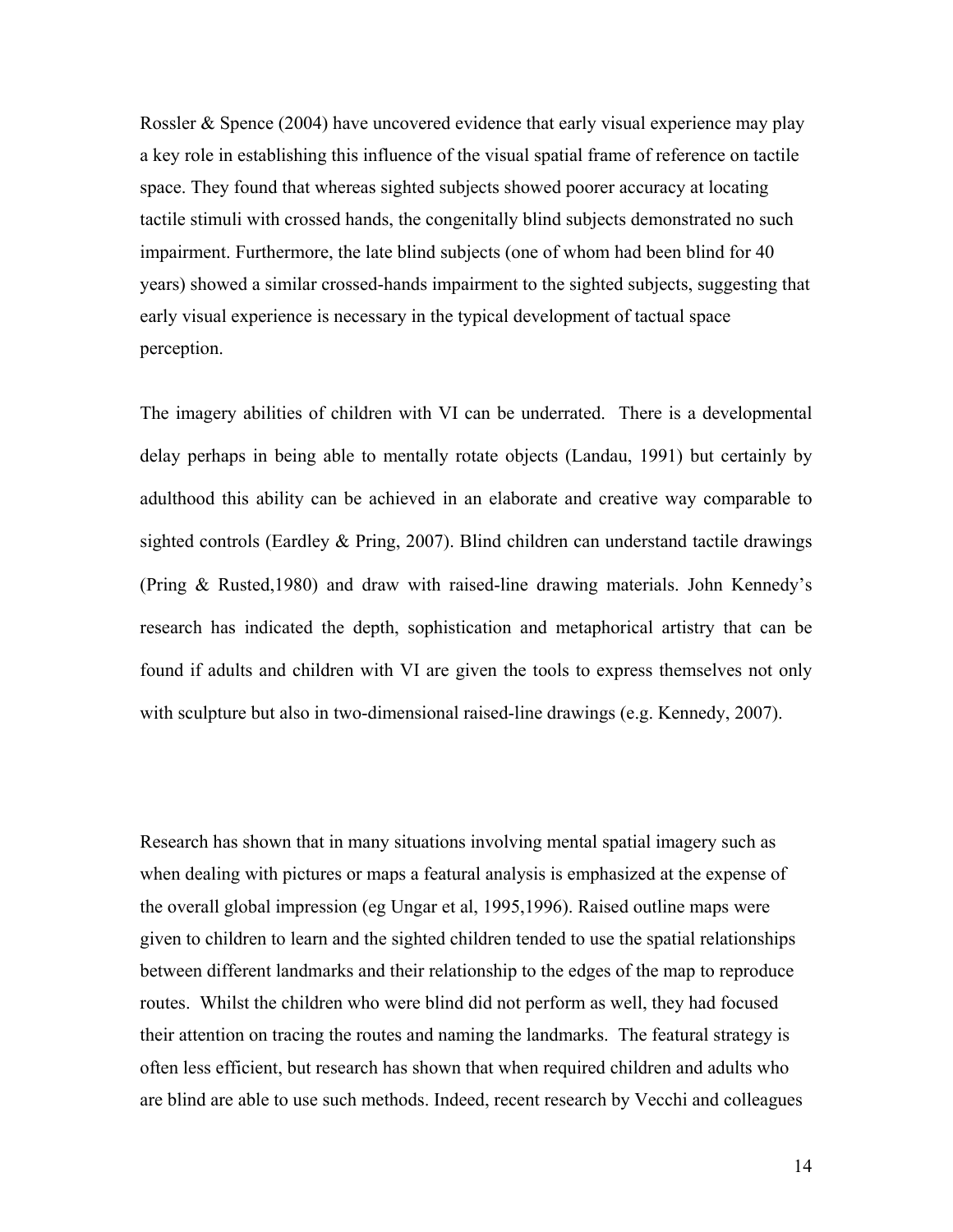(eg. 2006) has shown that individuals with blindness can integrate very complex spatial mental images presented sequentially into a single integrated mental representation. This work too dovetails with the findings of Röder and colleagues mentioned above in relation to brain organisation changes in the visually impaired.

#### **Motor development**

Vision is implicated in balance, posture, gross and fine motor functions and although there is large individual variation significant motor delays have been reported. Hatton et al. (1997) looked at motor delays in 113 children aged between 12 and 73 months with a range of visual impairments but no additional disabilities. On the motor scale of the Battelle Developmental Inventory it was clear that the children with severe and profound visual impairment were very delayed in development, at 30 months of age their score was equivalent to 18 months, for example.. However, sight made a significant impact since the children with some form perception, at the same chronological age scored at the level of 22 months and this trend continued with the availability of more sight.

Generally, the suggestion is that achievements that require self-initiated mobility are most significantly delayed such as elevating on arms in prone position, raising to a sitting position, pulling to a stand and walking alone. Vision seems to afford the impetus to cue a change in behavior and especially reaching out and grasping. Sound-initiated interest and the role of sound-making play objects in establishing the attention to and interest in objects to be grasped for the blind child are important. However research continues to find that there is some delay in both gross and fine motor development. In a study of 40 children with severe visual impairment, Levtzion-Korach et al. (2000) found that in all 10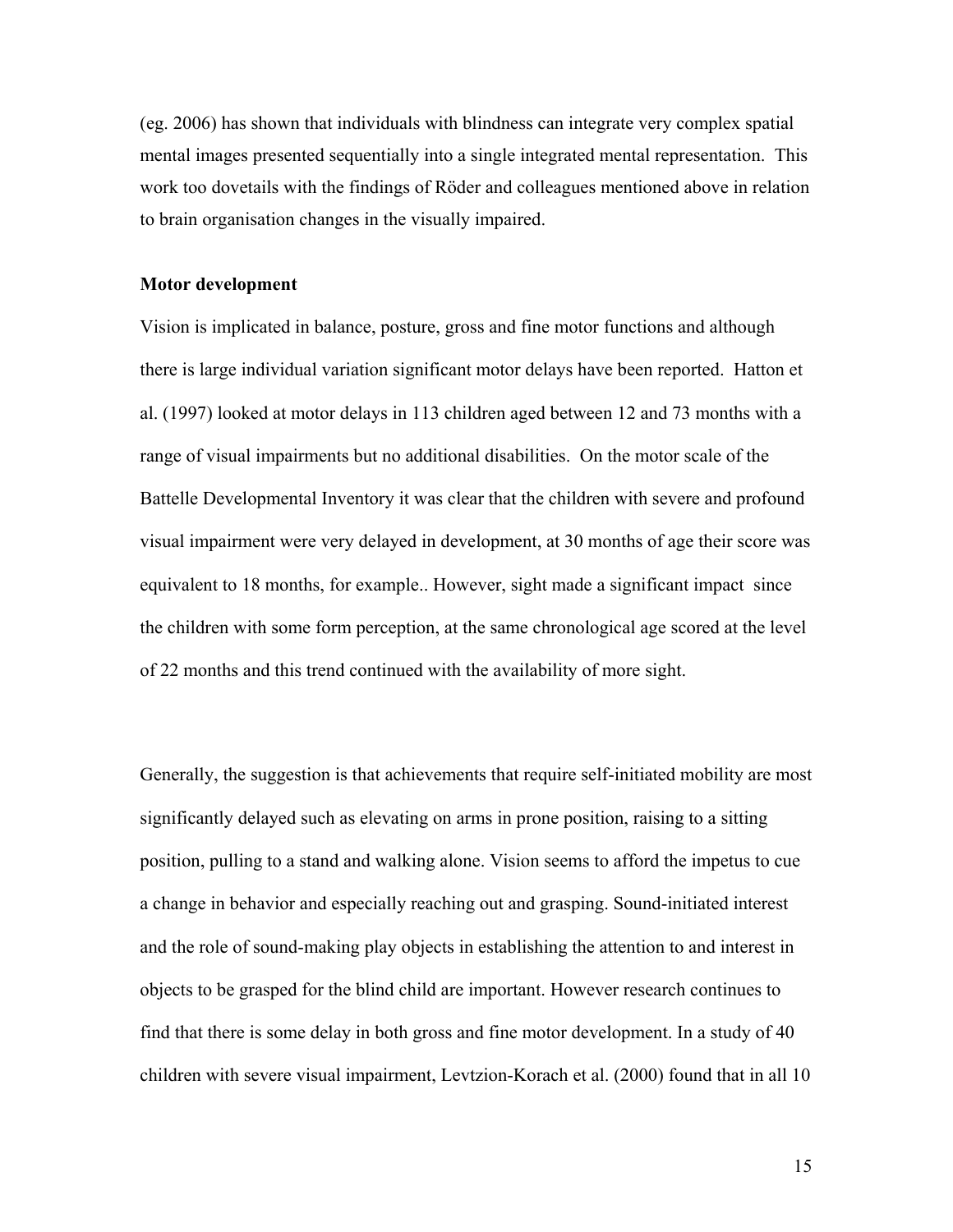aspects of motor development studied the children were slower than the sighted controls and the measurements predicted by the Bayley Developmental Scale (1993). For instance, they found that the children were delayed in standing alone with support (14.4 months compared to sighted children on average at 8.1 months). Not surprisingly climbing stairs with help (28.8 and 16.1 months) and standing on one foot (52.4 and 22.7 months) were amongst the greatest discrepancies reported.

Methodologically it is a challenge to gain insight into the meaning of motor-movements or the absence of movements in the young blind infant and child. For example, Lewis (2002) in her book on disability points out that the baby may turn her head, not to locate the sound, but in order to equalize the time at which the sound reaches both her ears. Another example would be the 'freezing' movement which is also a very common behavior in VI and initiated in response to a noise or some interesting stimulus, reflecting an *increased* attentional focus on sound-based information by a child with VI (even though there may be no head movement).

# **Stereotypies**

One of the most noticeable behavioral abnormalities found among children with SVI and PVI is that of "stereotypies" – these are perseverative or ritualized movements or postures (Brambring & Tröster, 1992; Hobson, Lee, & Brown, 1999; Wills, 1968). According to parental reports, the most prevalent stereotypies are eye poking, body rocking, hand and finger movements and manipulation of objects. Such repetitive and stereotyoical behaviours are also a striking feature of autism and in that context have been linked with compromised mental flexibility (e.g., Lopez, Lincoln, Ozonoff, & Lai, 2005). Amongst children with visual impairment raised levels of such repetitive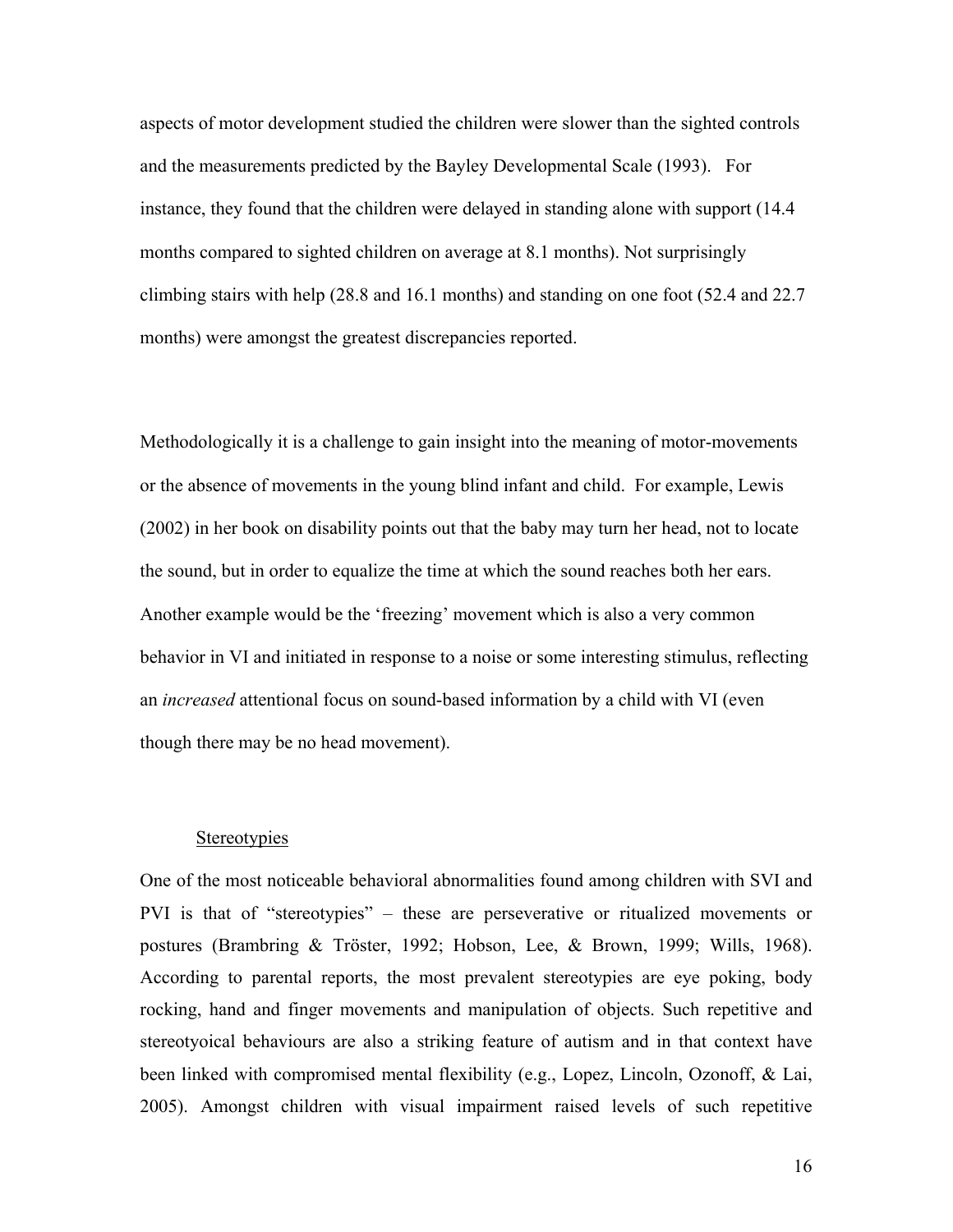behaviors and stereotypic mannerisms in the school years correlate with certain attentional aspects of pre-school behavior such as the ability of the child to shift attention when so directed by an adult (Tadic, Pring & Dale, 2008b). They are to be distinguished from similar behaviors seen in mental retardation (Burack et al, 2000, p 265).

### **Academic achievements**

Children who have VIs often perform remarkably well in secondary schooling level after initial delays in primary school. One cause of such a delay is the difficulty inherent in mastering Braille. Reading Braille by touch with its 2X3 matrix of raised dots is hard because of the demands on tactual acuity. Each Braille cell (character in Braile) represents a letter and reading speed is increased by the 'contraction; of key Braille words, for example, there are individual characters to represent the word 'and' and the group of letters 'ing'. Braille teaching and perception is primarily 'sound-based' and beginning Braille readers often make 'mirror image' reversal errors and other similar confusions of global shape similar to those seen in developmental dyslexia. Children with VI and dyslexia have rarely been studied (though see Arter, 1998). In reading Braille the salient information is taken in while scanning the line (in contrast to vision and print), so it is important to watch the deployment of the hands and the precise timing of the fingers over small details as well as larger amounts of text as Susanna Millar has done (Millar, 1997). Children with VI can vary as to whether they use predominantly the left or right hand; they often use both hands together - the right hand first, followed along the Braille line by their left hand which has a place-marking and confirmatory role. In connection with lexicality, tactile letter identification and the verbally motivated role of readingas a rule of thumb it is probably correct to say that there is a right hand – left hemisphere advantage in adults (for example, Sadato et al, 1995), though, as Millar (ibid) points out,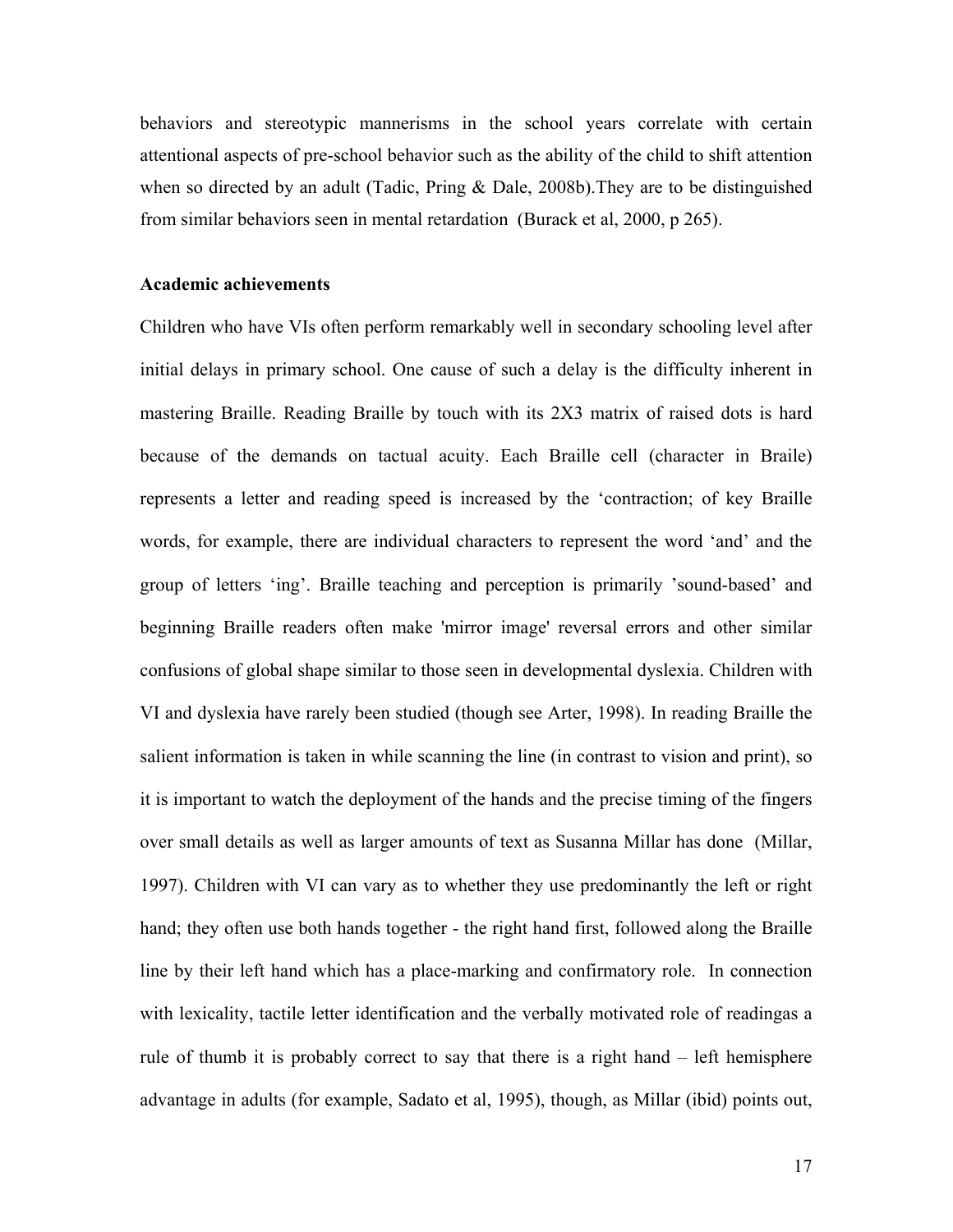it is foolhardy to attend to hand preferences in Braille reading when left hand advantage has been found for letter naming, where the spatial and pattern recognition aspects of the task are emphasized (Hermelin & O.Connor 1971; Rudel et al, 1977) and no hand advantage has been found for a variety of other reading related tasks (Millar, 1984).

# Behavioral profile

# **Social emotional functioning**

### Social understanding

In recent years, there has been a particular emphasis on the deleterious effects of visual impairment on the social communication and social understanding of children with severe or profound visual impairments. The increasing prominence of this potential vulnerability is caused partially because it affects many other aspects of cognition and impact on behavior. Certainly a number of researchers and clinicians have noted striking behavioral resemblances between children with congenital VI and children with autism spectrum disorders (ASD) for whom the use of visually-based information has been called into question (see Pring, 2005 for a general overview). Some preschool children who are blind can display a range of 'autistic-like' clinical features, including poor sociability and communicative competence, repetitive and restricted patterns of play, unusual sensory preoccupations, unusual mannerisms, stereotypes of behavior patterning and echolalia.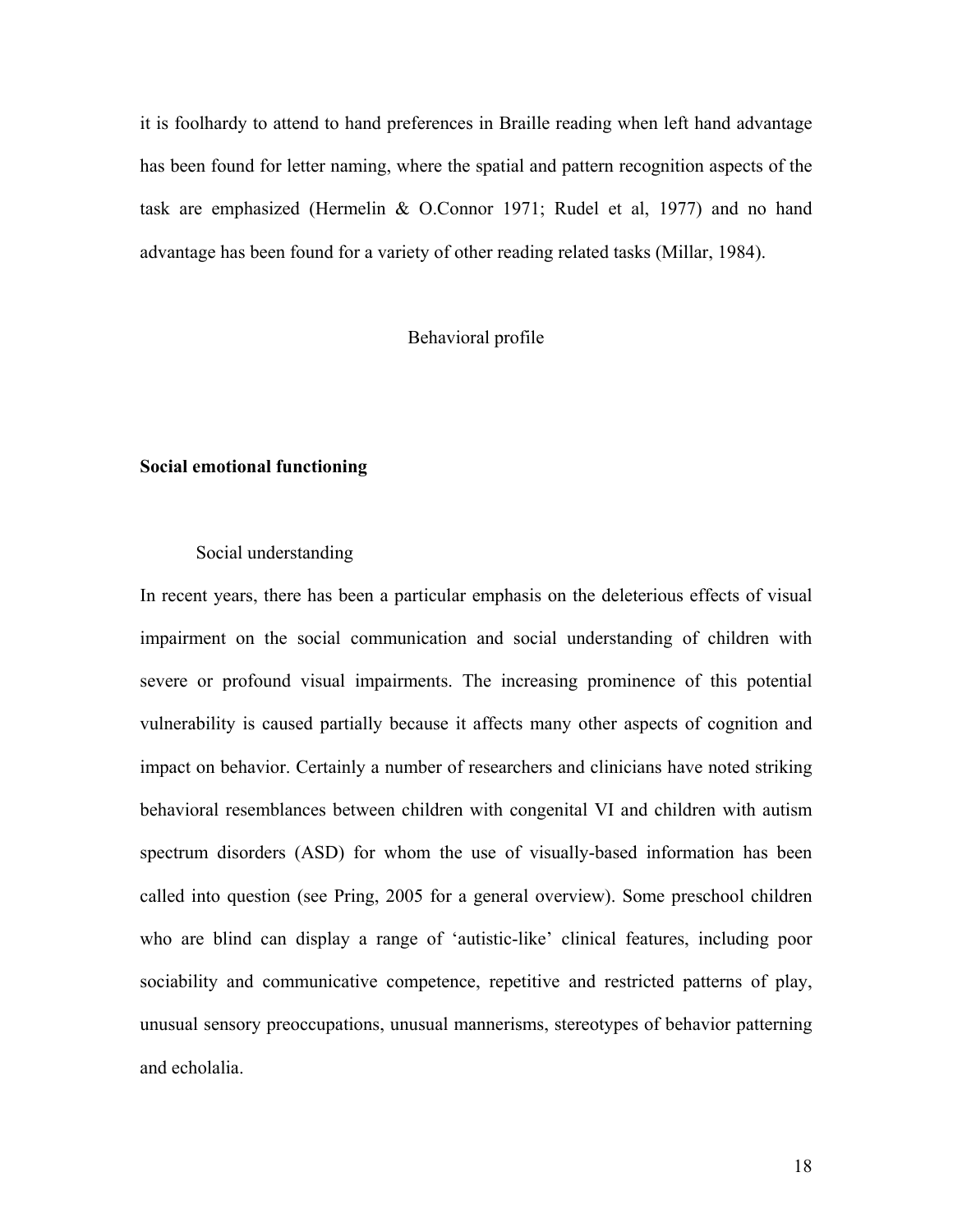The mechanisms underlying specific social difficulties and the autistic-like presentation shown by some children with VI, as well as the mechanism by which many children with VI are able to overcome such developmental challenges, still remain poorly understood. Early social functioning and later social understanding in children with typical development and children with autistic spectrum disorder is outlined briefly below in order that the behavior of children with VI can be put into context.

### Early social functioning in typical development

Infants benefit from varied and stimulating social lives from the earliest stages of their development. Early social experiences are dyadic in nature, with an infant taking part largely in face-to-face interactions only with one social partner at a time. Typically developing sighted infants demonstrate responsive conscious appreciation of the adult's communicative intentions and signaling by engaging in mutual eye-gaze, vocalization and rhythmic turn-taking patterns of behaviors (e.g., such as in social games like 'peek-aboo'). From around six months of age the new patterns of communication emerge, as the child moves from the purely dyadic interactions with one social partner into the world of objects. The main characteristic of these novel experiences is the infant's awareness that their experiences of objects, people and events can be shared with others.

The coordinated sharing of attention (known as joint attention) between the child, an adult and objects in space has been the subject of much research. Its behavioral manifestation encompasses a complex set of actions, such as eye-gaze directing and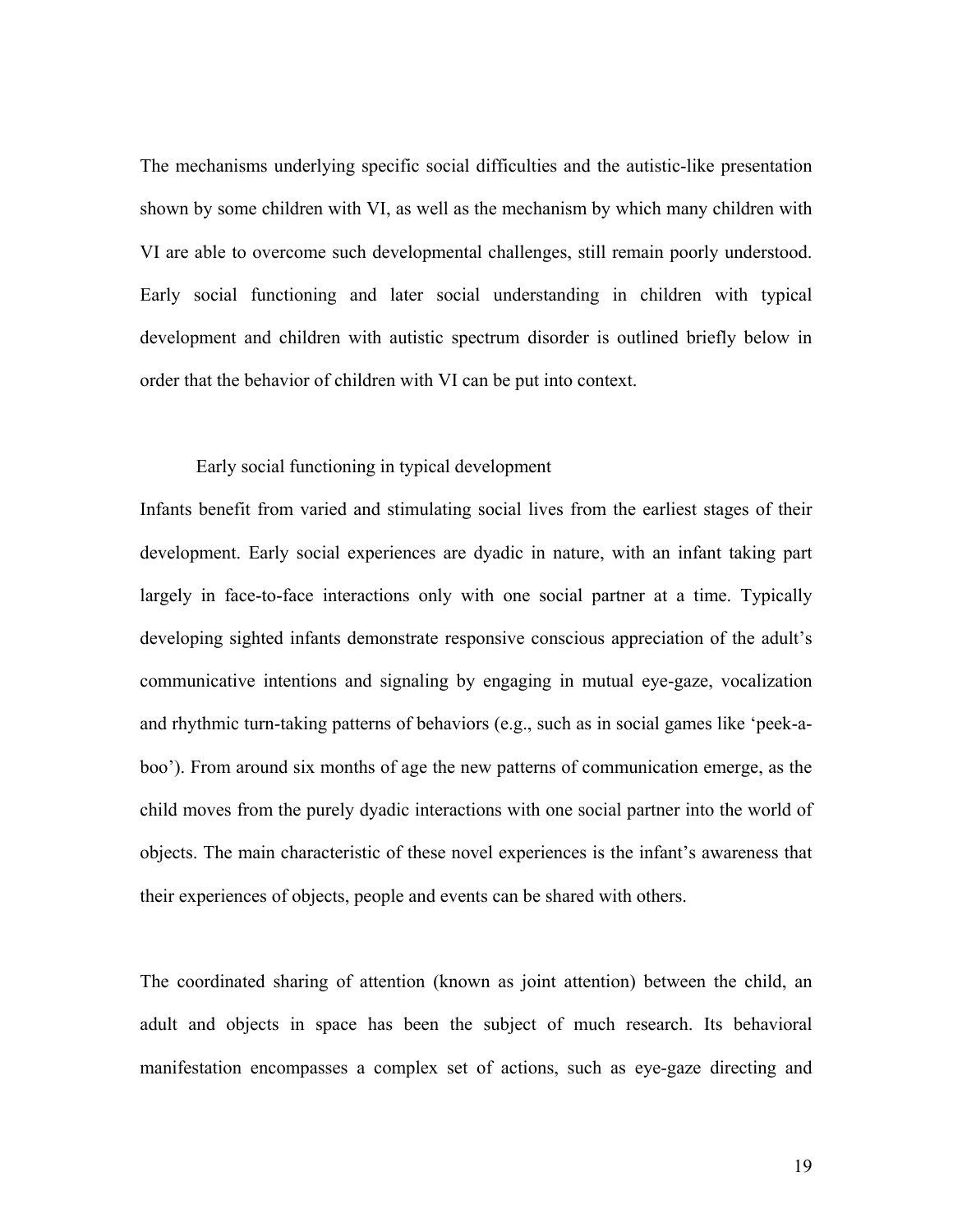following, point following, showing and pointing, the purpose of which is to negotiate and share the mutual focus of interest with a social partner. Research evidence (Tomasello & Farrar, 1986) suggests that such behaviors emerge typically between six and twelve months and consolidate by eighteen months of age. These shared experiences between infants and their caregivers are largely driven by visual modality, hence they are often referred to as 'joint visual attention'. Later on these young children begin to show more complex aspects of social understanding. By between 18 and 24 months of age a child may engage in *pretend play*. Pretend play involves the child understanding that one object can stand for another, that pretend properties can be attributed to real objects and that pretend interaction can be carried out with a non-real object. Certain ways of thinking then, that follow on from joint attention and precede theory of mind, (discussed below) underlie the child's ability to reason about hypothetical situations (e.g., pretending that a banana is a telephone).

As the child develops and has more varied experiences of the world and people, s/he develops a critical milestone of social understanding – Theory of Mind. 'Theory of mind', 'mind reading' and 'understanding of others' minds' have been used synonymously in psychology to refer to the child's ability to understand and attribute a range of mental states to self and others in order to explain and predict their actions and behaviors (Leslie, 1987). In other words, to make sense of the sophisticated social environment that surrounds them, children must be able to understand that other people have intentions, desires, thoughts, beliefs and feelings which are different from their own and that such states of mind will influence people to act and behave accordingly. Our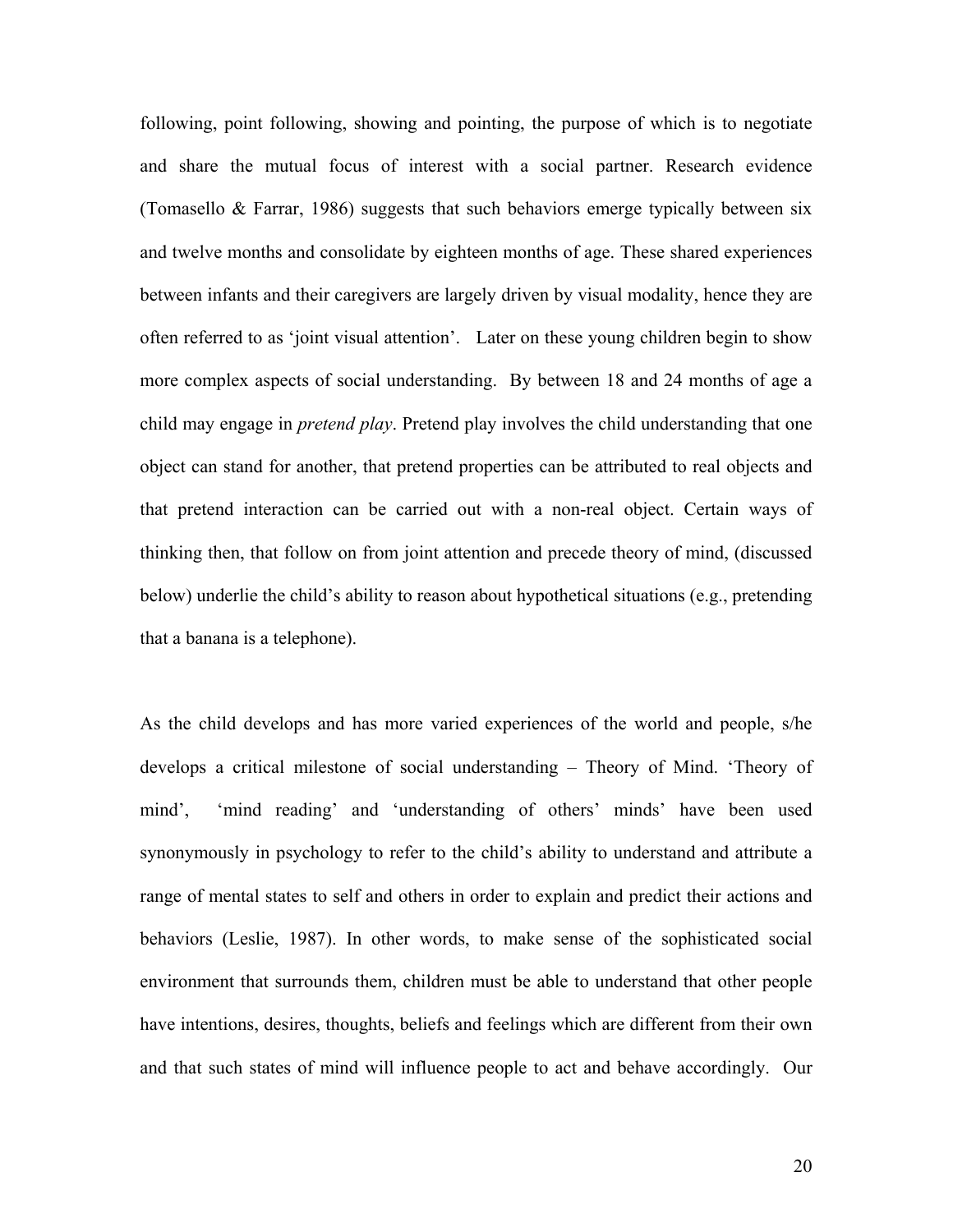actions then can best be understood by a child if s/he can guess what is in our mind but can be baffling if s/he is unable to do this. Understanding that people's actions can be caused by their intentions is typically acquired by the age of five. Between the ages six and eight the child's awareness becomes more sophisticated not just in terms of appreciating that people have beliefs about the world (which may be different from the child's own beliefs), but also a growing sensibility/realization that they have beliefs about the content of others' minds (i.e., about others' beliefs), and similarly, that these too may be different or false. Over the later school years more complex and sophisticated use of theory on mind abilities are developed including, for example, the use of irony (Happé, 1994).

### Development in social understanding in VI

Research has shown that children with VI can develop free from any cognitive, social or behavioral difficulties, and where difficulties do exist, these may be overcome, being viewed simply in terms of a delay. Nevertheless, it has been reported that some children with blindness continue to experience problems, in particular in the areas of social interaction and communicative competence; emotional expressiveness and emotional recognition; symbolic and functional (i.e., pretend) play; behavioral mannerisms, rituals and stereotypies; repetitive and unusual patterns of language use (i.e., echolalia and pronoun reversal) and autistic-like developmental regression (Cass, Sonksen & McConachie, 1994).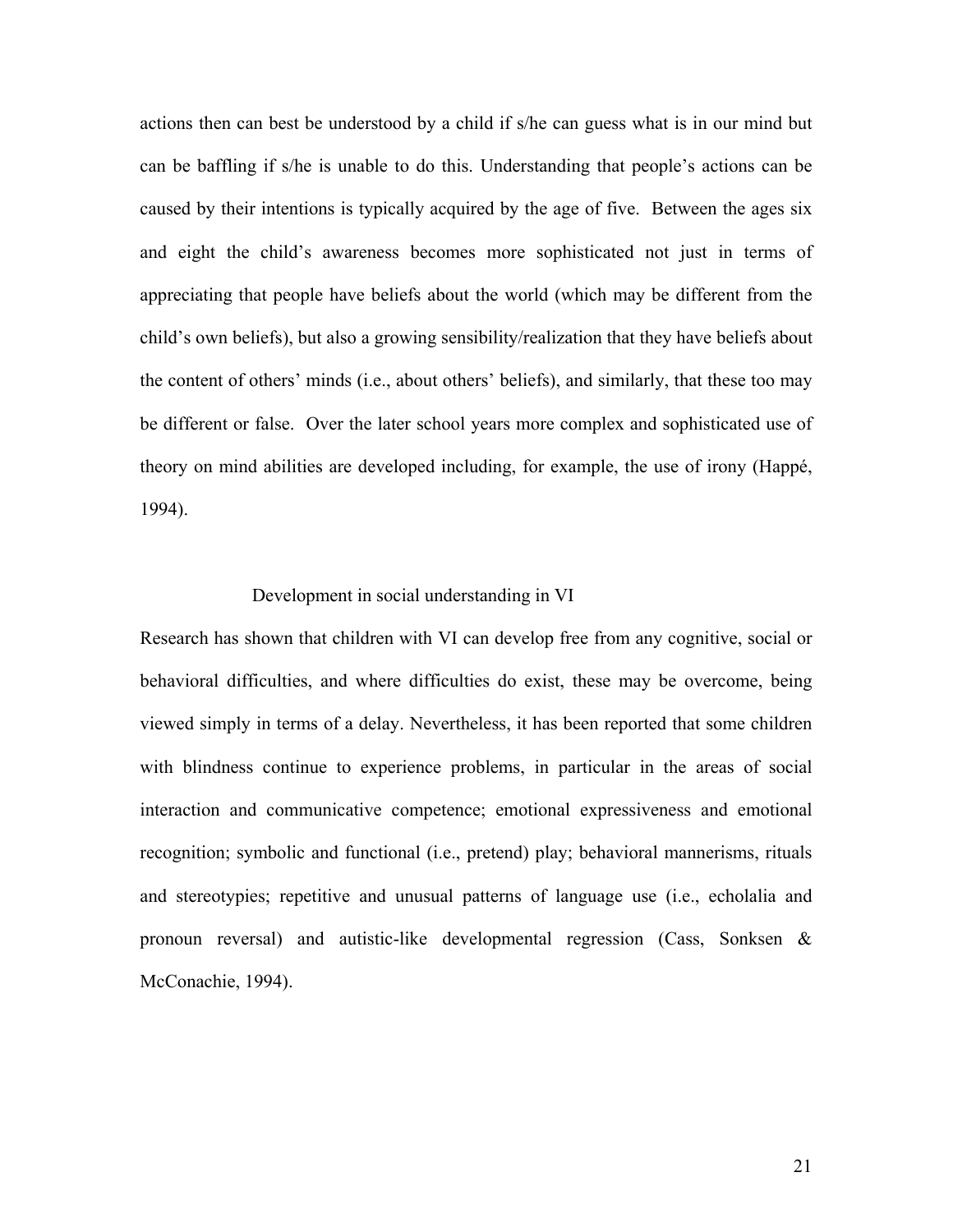In typically developing sighted children joint attention ability is believed to develop spontaneously, evolving out of a natural context of routine child-caregiver interactions; the caregiver's sensitivity and responsiveness to the child are the key ingredients to the child's developing interpersonal engagement. Vision is likely to facilitate the caregiver's involvement, the manifestation of which is likely to be different for children whose attention cannot be directed through eye-contact and visual gestures. However, Preisler (1991) while watching very young children with VI, noted that the children's interactions at first seemed to be developing well, but from around their first birthday<sup>3</sup> they had a notable difficulty with establishing the ability to engage in joint attention. Although they could share themselves with their mother, aided by the mother's affect attunement, the children were unable to co-ordinate their attention at the same time towards an object in the external world. The triangulation then between the two actors and the object was not apparent. Interestingly, Preisler also noted that the infants with VI were attentive to the sounds in the environment and reacted to those sounds by establishing *frozen bodily and facial postures*. However, while these subtle signs, in addition to distinctive body pointing towards the sound, may provide the means of 'attention directing' from the visually impaired child's perspective, such behaviors may be too subtle and ambiguous for the parents to interpret or notice.

Rogers and Puchalski (1984) commented that where the child is visually impaired, both partners in the child-mother interaction are disadvantaged. While the child is deprived of visual information and the lack of effective communication by the mother, who cannot interpret the child's signals, the mother is deprived of positive and responsive cues from

<span id="page-21-0"></span> $\overline{a}$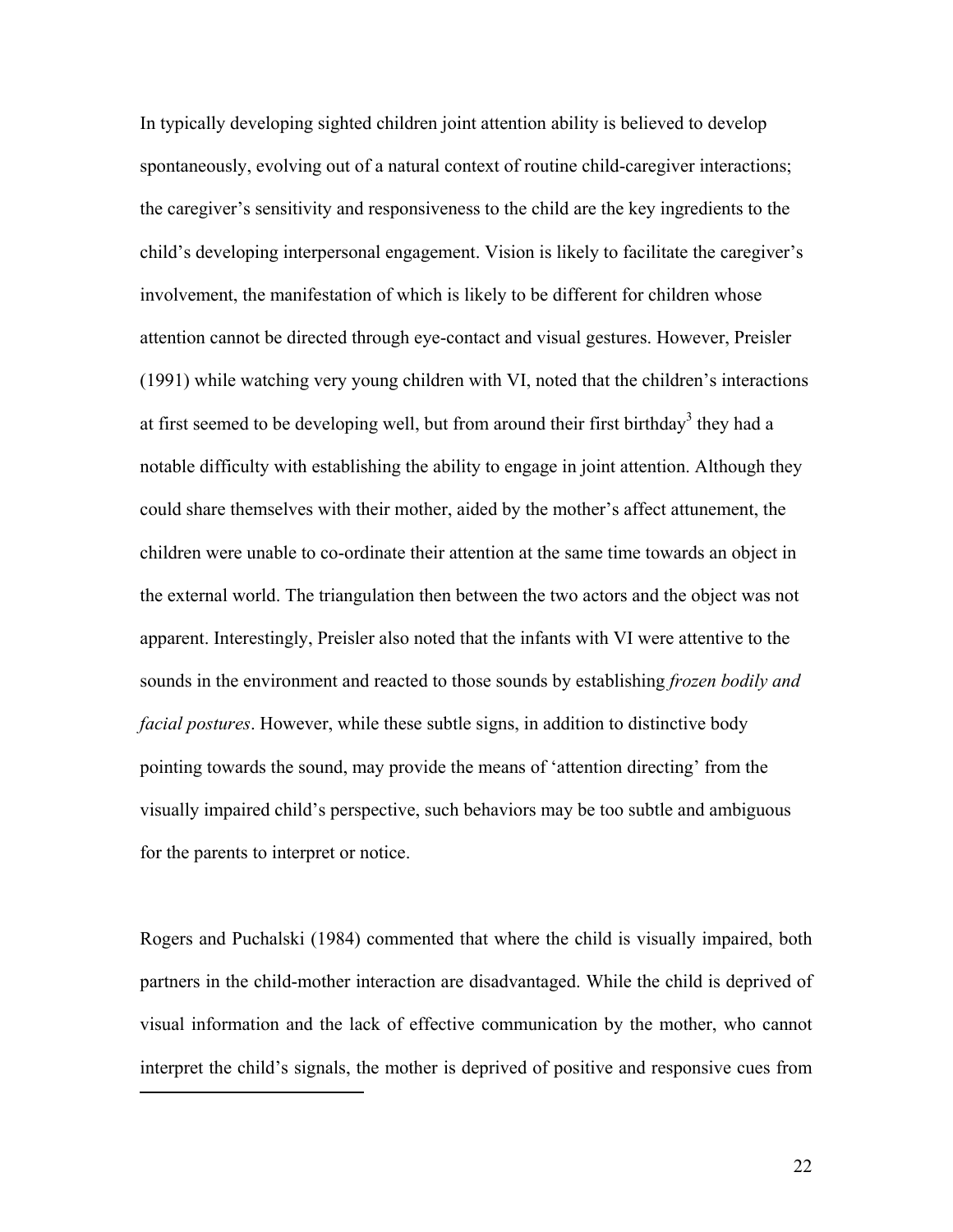her child that would let her know that she is doing the right thing. The study by Rogers and Puchalski highlighted the poverty of responsive social exchanges and initiations in mother-child dyads in cases of children who are visually impaired in contrast to the interactions of sighted children and their mothers. Presumably, this 'vicious circle' of impoverished parent-child responsiveness is likely to be both a cause and a result of impoverished joint attention capacity in children with VI.

However, in a study of two infants with congenital profound VI, Urwin (1978) showed that the nature of caregiver-child responsiveness is largely adaptive; once the mother has discovered particular cues that elicit the response of their child with VI, they were able to use these cues repeatedly: "[They] used phased touching routines to alert the babies' attention; they would trace their fingers around the babies' mouths, blow on their faces, and encourage them to explore their own body parts. [They] would mock-imitate the babies' fusses, coughs, splutters and sneezes to 'dramatize' the babies' actions*"* (Urwin, 1978, p. 88). However, despite the effective socio-interactive routines that facilitated the dyadic relationships between the children with VI and their mothers, both infants studied by Urwin showed difficulties and delays in their triadic interactions that require children to incorporate objects into their interactions with adults and establish reversible exchanges of actions on objects. Neither child exhibited spontaneous 'showing' behaviors to initiate joint interaction with the mother; if any reverse actions of 'giving and taking' emerged, they were largely a result of specific training provided by the mother.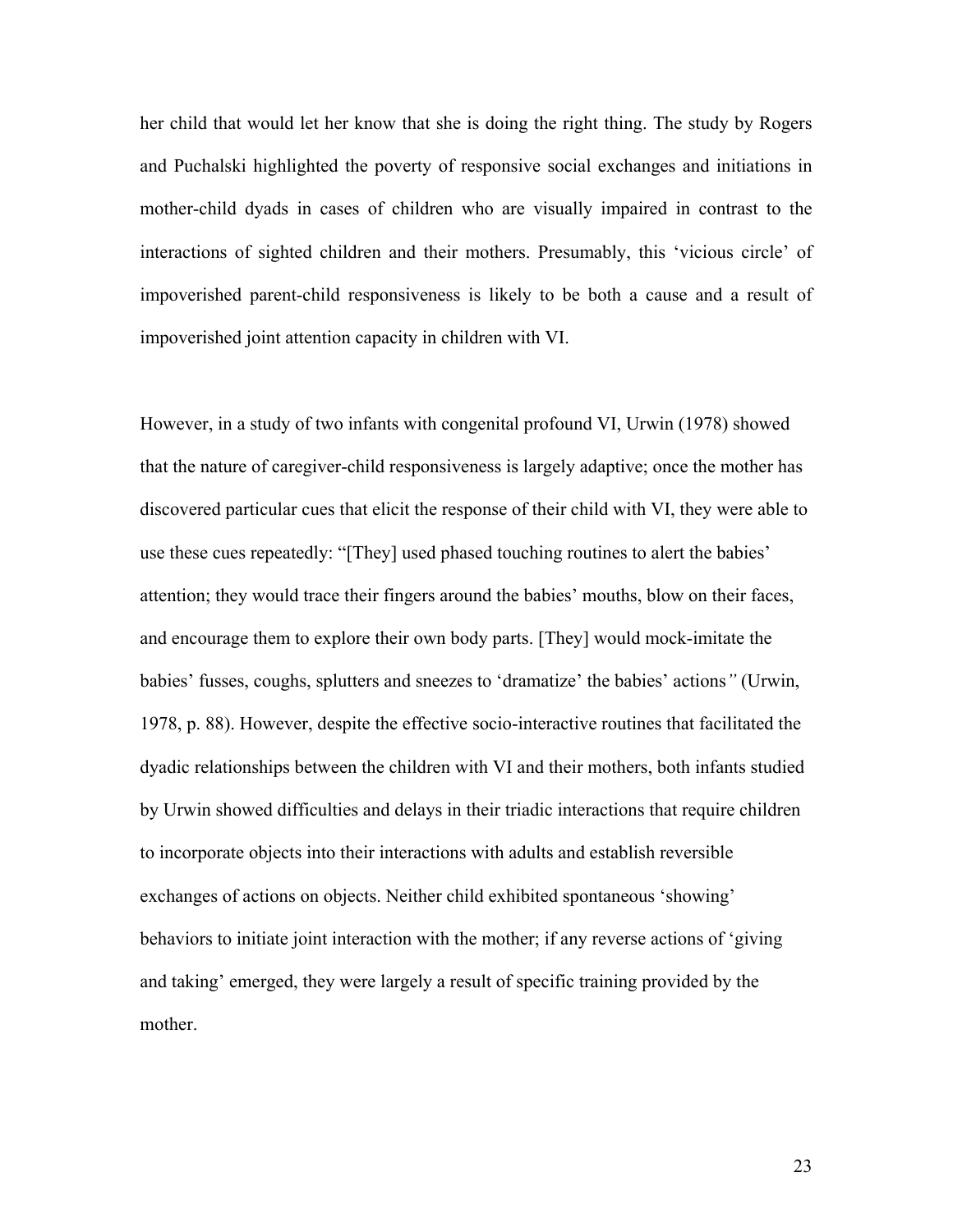It must not be forgotten that the effects of vision are extremely powerful and as Bigelow (2003) argues, some behaviors will serve a different function in children with VI compared to sighted children. This serves to exemplify the challenges of research in this field. Children with severely impaired or absent functional vision depend developmentally on tactile information and memory, as well as auditory input such as sound changes, air currents, echolocation (Millar, 1988) and verbal guidance by others. Such experiences must at least to an extent allow them to learn to co-ordinate the spatial placement of objects and establish a shared focus on such objects with others. However, despite the evidence of some joint attentional engagement in children with VI, it generally appears that the nature of such engagement is qualitatively different from what is known about joint attention capacity of sighted children, and this is particularly evident at the level of joint attention.

In terms of play in young children with VI there have been mixed reports. Fraiberg (1971) was perhaps the first one of many who mention the lack of "pretend" or symbolic play as opposed to functional play among blind children. Symbolic play involves the substitution of one object for another, for example when a cardboard box becomes a 'car' or a wooden spoon takes on the features of a 'baby'. According to the results of a parental survey by Tröster and Brambring (1994) blind children and sighted children who engaged in 'undifferentiated manipulation' of objects were aged 16 and 8 months respectively, those relating to objects were 26 and 13 months respectively, those manipulating objects appropriately were 40 and 24 months respectively and those playing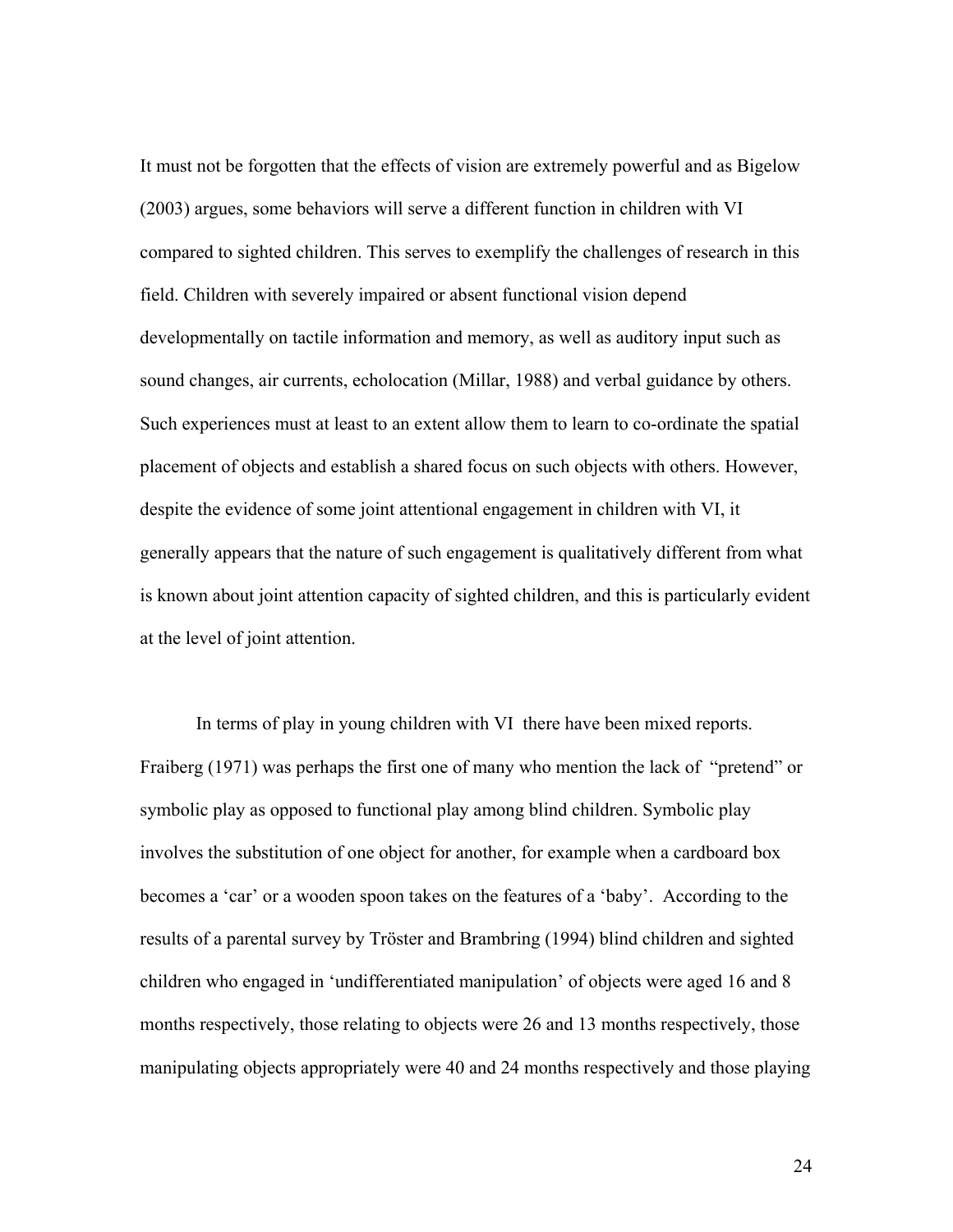symbolically were 55 and 35 months respectively. While Hughes et al. (1998) demonstrated in a study of young pre-schoolers that children with profound visual impairments (n=6) spent significant amounts of time in indiscriminate mouthing and manipulating of the toys (up to 75% of their time), while children with only severe sight loss (n=7) but some form vision far less so (44% of their time). It is clear from the above that some children who were blind demonstrated extremely delayed play behaviors though some contrasting results from Pérez-Pereira and Castro's (1992) report that twin 3 year-old girls, one of whom was blind, frequently engaged in imaginative play, and Chen's (1996) observation of symbolic play between blind children aged 20-30 months and their parents. Lewis et al (2000b) studied 18 children with VI and found some impairment in functional and symbolic play, but when they removed from the sample the 4 children who met the diagnostic criteria for autism then a different picture emerged, one where symbolic play was at a comparable level to children with sight. Bishop, Hobson & Lee  $(2005)$  also removed children who met a diagnosis of autism from their study of play in a group of congenitally blind children . They found that while some, socially able children were able to use symbolic play and were very similar to sighted children, the less socially able group showed significant poverty of symbolic play when compared to a matched mental age and IQ sighted group. Children with VI are restricted by their vision-loss and are likely to be vulnerable to developmental delay as a result but we have still a long way to go to see why some children with the same degree of blindness seem to be influenced by, what we could call, protective factors.

#### Emotion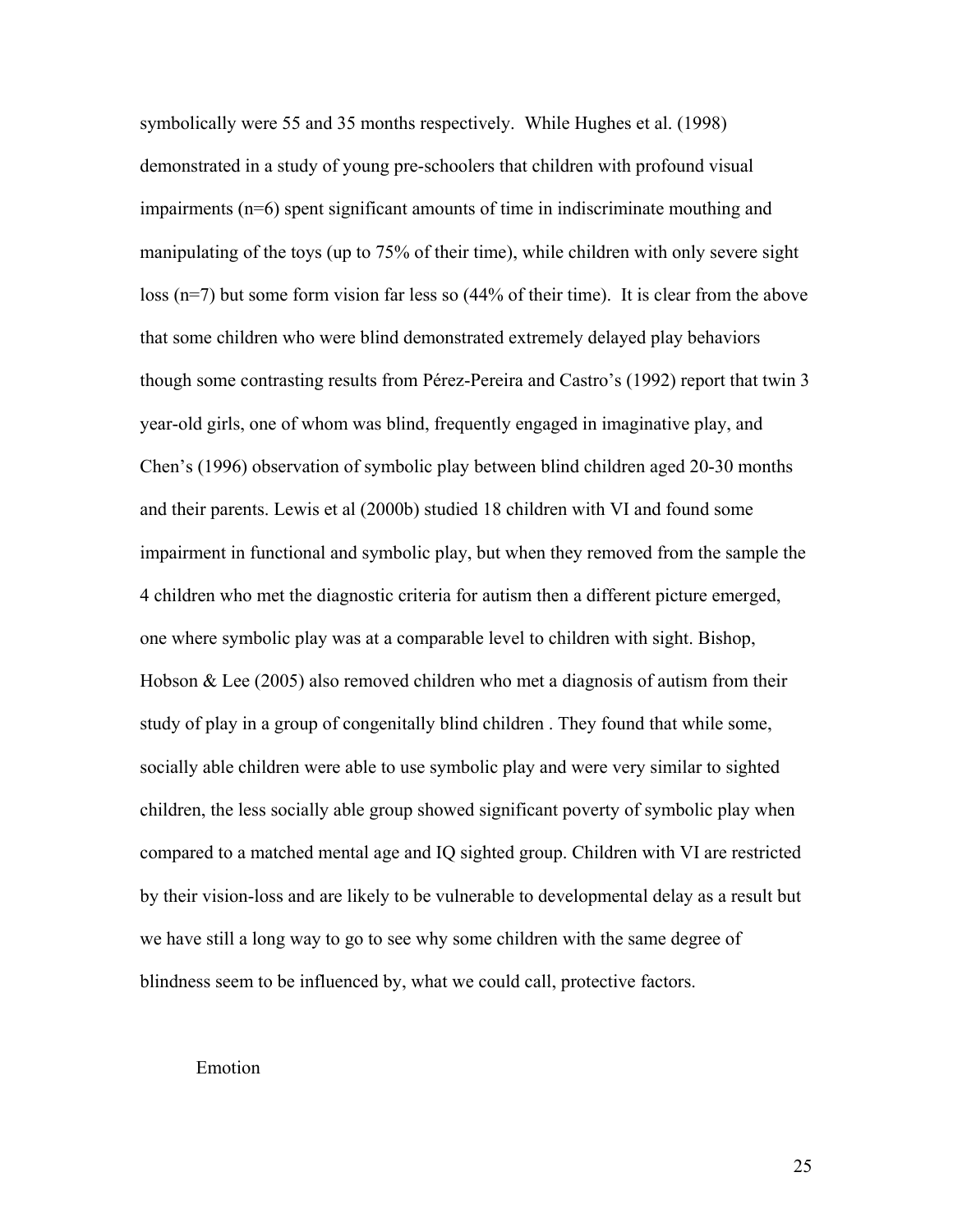Children who have profound visual impairments do have an understanding of causeeffect relationships that evoke basic emotions (i.e., happiness, sadness, fear and anger). More specifically, they are as able as sighted children to identify such emotions as they occur typically in specific situations, from their own perspective (e.g., *How do you feel when you receive a new gift?*) (Roch-Levecq, 2006) and from the perspective of others (e.g., *Susan is given a new bicycle for her birthday? What will Susan feel?*) (Dyck,

Farrugia, Shochet, & Holmes-Brown, 2004). Moreover, Dyck et al. (2004) reported that, when asked explicitly to explain the meaning of emotions (e.g., W*hat does the word 'angry' mean?*), the semantic knowledge of children with VI even exceeded the knowledge of the sighted controls. However, both studies found that in the task which required children to represent mental states more implicitly the children with VI were not as proficient. Whilst being able to explain the meaning of basic emotions, the children with VI studied by Dyck et al. (2004) were less able than their sighted peers at recognizing vocal intonations specific to different categories of emotion. A similar difficulty among children with congenital VI with recognizing vocally expressed emotions has been reported by others; this was in comparison to recognizing environmental sounds in school-aged children (Minter, Hobson, & Pring, 1991).

Research suggest that the facial expressions of children and adults with VI are less florid than sighted counterparts. When asked to voluntary mimic emotional expressions on their faces Galati and colleagues (Galati, Miceli, & Sini, 2001) found that the same groups of muscles were activated to imply expression, but in a less marked way than sighted children. Their research showed that both spontaneous and voluntary expressions were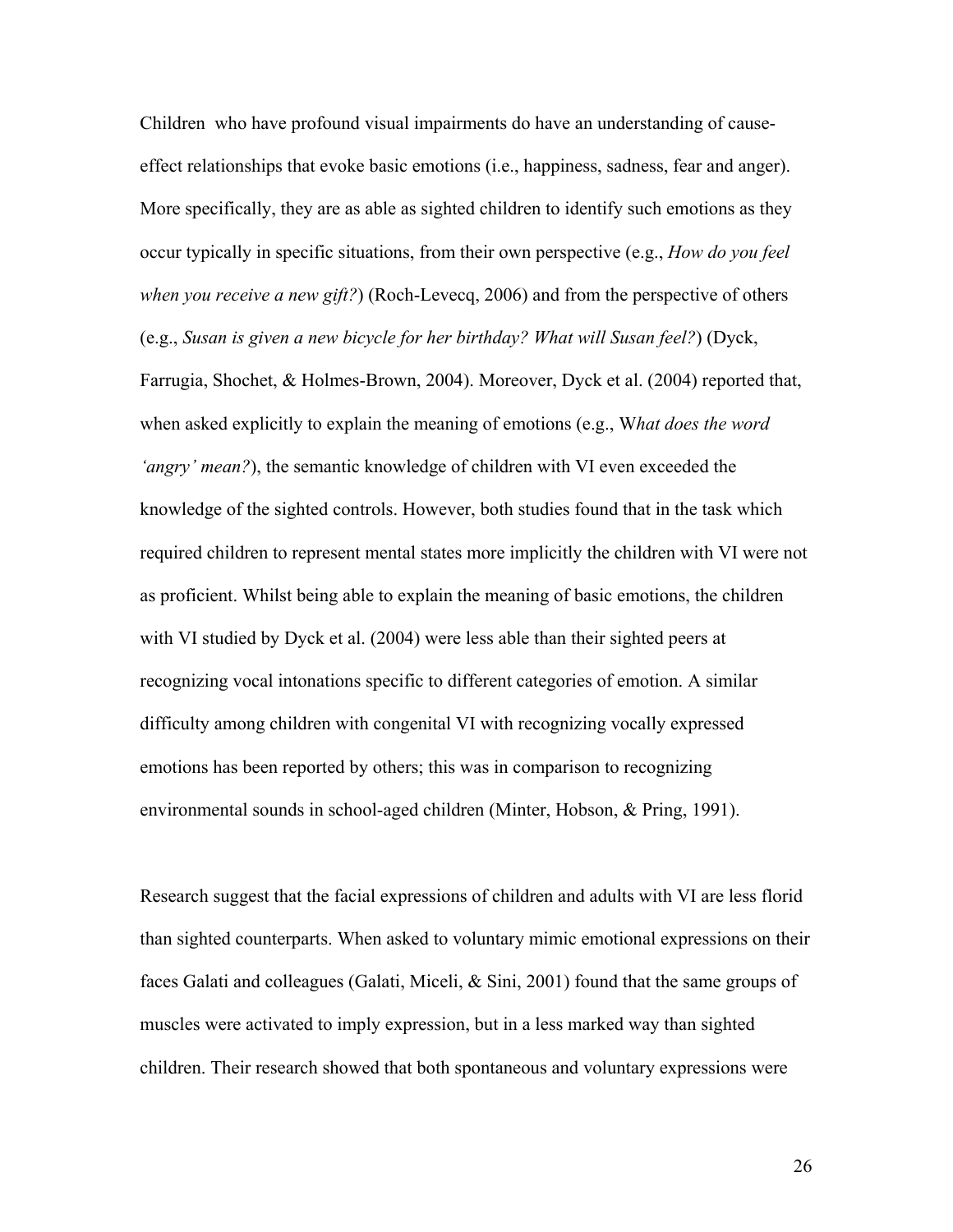more ambiguous to sighted observers, probably because they lack experienced-based support and feedback. Gallese (2003) has suggested that perceived actions in others are internally simulated or replayed automatically via motor, cognitive and emotional representations. A number of brain systems may be involved in such a process but a candidate neural network is the mirror neuron system. It is interesting to speculate on the importance of the mirror neuron system and internal simulations in development and indeed to consider what the impact of an impairment to such a system might mean, for example in autism (Oberman & Ramachandran (2007), or indeed, in the case of blindness.

### Autism and Autism spectrum disorder

Theoretical and empirical advances in the understanding of the development of social milestones such as joint attention and theory of mind in the past twenty years have gained additional momentum largely as a consequence of the clinical emergence of the concept of autism spectrum disorders (ASD). Autism is a pervasive neurodevelopmental disorder and although biologically based, with a clear genetic component, the disorder is defined and diagnosed on the basis of a triad of behavioral difficulties, namely in social interaction, verbal and non-verbal communication, and repetitive behaviors and restricted interests.

The deficits in theory of mind understanding in autism have been related to disruptions in joint attention in early childhood and the lack of behaviors such as gaze and point following, showing and pointing (Charman, 2003). Absence of these behaviors in children with autism forms one of the criteria for diagnosing the disorder (DSM-IV-TR,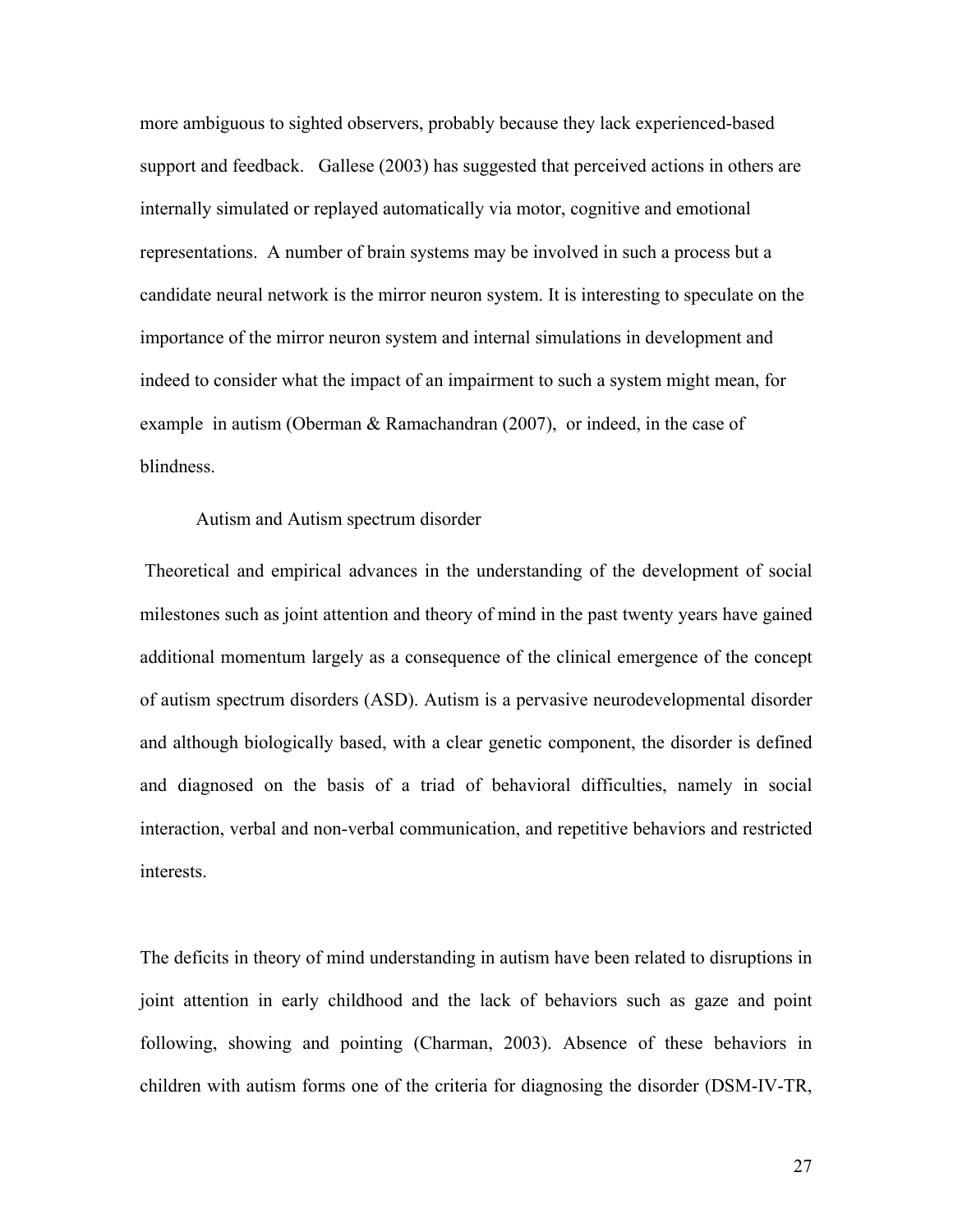2000). Descriptively, such children generally seem socially aloof and distant – they do not experience the social world, they lack the behaviors of eye gaze detection or point following, they do not watch faces to help them understand meaning and intention. Thus, in many ways they appear *as if* they are *unable to see* the social world that surrounds them and within which different mental states and feelings arise. They have difficulty in adopting pretend play on their own or with playmates. They exhibit then a constellation of behaviors (to a greater or lesser extent) which place them apart from typically developing children.

### Theory of Mind

Hobson (e.g. 1993) has been the most influential in recognizing and trying to explain the importance of vision for early development of relationships and social understanding. His experimental studies and that of others have indicated the serious difficulties confronting children with VI in developing Theory of Mind understanding (e.g. McAlpine and Moore, 1995). Peterson, Peterson, & Webb (2000) for example assessed two groups of children with differing levels of VI and across differing ages (averaging six, eight and twelve years). The findings of the study showed that, while the majority of the six year olds failed all four false belief tasks, the false belief performance improved with age, although significant difficulties could be seen in some eight year olds and to a lesser extent the twelve year olds. Certainly, many children with congenital VI lag behind and then catch up with their sighted counterparts- some need to take as longs as 6 or 8 years, and a subset of children with VI have longer-term difficulties. Such findings were most recently supported by Roch-Levecq (2006) who also demonstrated that primary school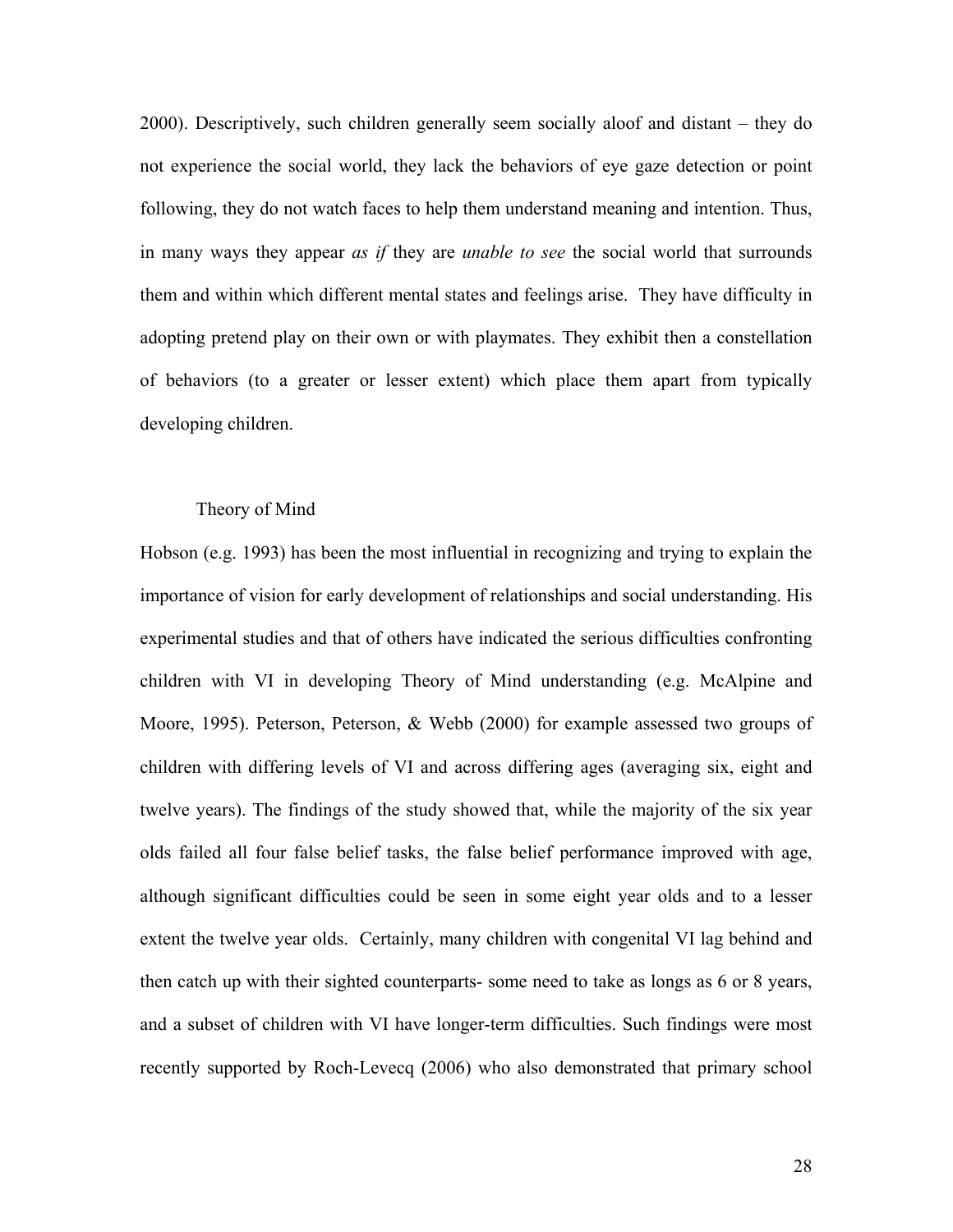aged children with congenital and profound vision loss who have normal intelligence have a significantly poorer false belief understanding than developmentally matched sighted controls.

While the majority of the studies on theory of mind in children with VI assessed the early belief understanding, Pring, Dewart and Brockbank (1998) used the Strange Stories paradigm (designed by Happé, 1994) to assess their more advanced theory of mind understanding. The task consisted of presenting children with a number of stories about everyday situations where the story protagonists say things that they do not literally mean (i.e., tapping advanced mental state elements, such as sarcasm, misunderstanding, persuasion, pretence and deceit). Pring et al. found that the children with congenital VI were poorer than age-matched sighted controls in predicting whether the protagonist's statements were true and giving contextually-appropriate mental state justifications for these statements. This suggested that the previously observed socio-cognitive difficulties, based on the children's false belief performance, persist into later childhood in children with congenital VI (i.e., age 9-12). The authors also reported a significant relationship between the children's general intellectual levels and the frequency of their appropriate mental state justifications, suggesting that children with VI who are intellectually more able may also be more able to compensate for difficulties in social cognition than children with lower intellectual levels

The issue of the link between autism and blindness is a thorny one. However, there is increasing evidence that congenitally blind children are 'at risk' of presenting with autism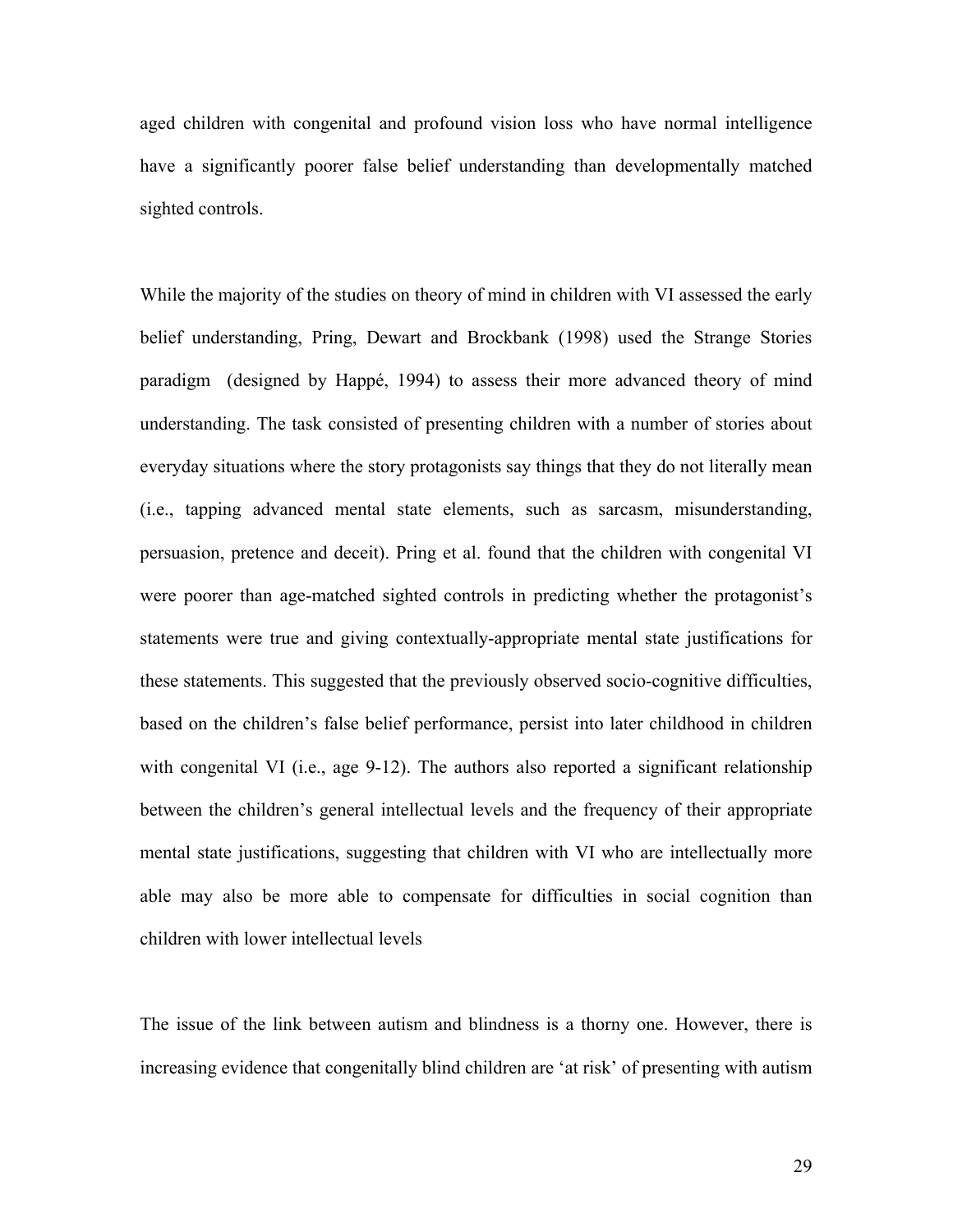or an autistic-like condition (ALC). It may be more parsimonious to refer to the condition as ALC because as yet we cannot say whether such children show the neurotypical profile consistent with autism. While co-morbidity is likely to be as prevalent as it is in the sighted population it is likely that vision-loss itself interferes very significantly with those aspects of development that are impaired in autism. Thus we see the triad of impairments in varying degrees in children with congenital profound or severe blindness. There is no doubt that IQ may be a protective factor, along with a predisposition to show strengths in social ability – the research work of Hobson and his group working within a strong theoretical framework are likely to continue to make a significant contribution to out understanding (e.g. Bishop, Hobson & Lee, 2005). At the same time the studies that provide overviews of groups of children with VI, broken down by diagnosis, severity of vision-loss as well as behavioral measures, also helps to elucidate the nature of the relationship (e.g. Mukaddes et al, 2007).

In terms of diagnosis it is useful to know that the autistic-like clinical features in children with congenital VI were initially observed in small groups of children with specific diagnoses such as congenital Rubella, Leber's Amaurosis and retinopathy of prematurity. However, the prevalence found across different etiologies implies that such psychopathology in children with congenital VI is not confined to any specific ophthalmologic disease. Instead it is the severity of VI and brain damage, with its associated intellectual impairment that are seen as the most important mediating factors along with the recent report implicating cerebral palsy (see Mukaddes et a, 2007)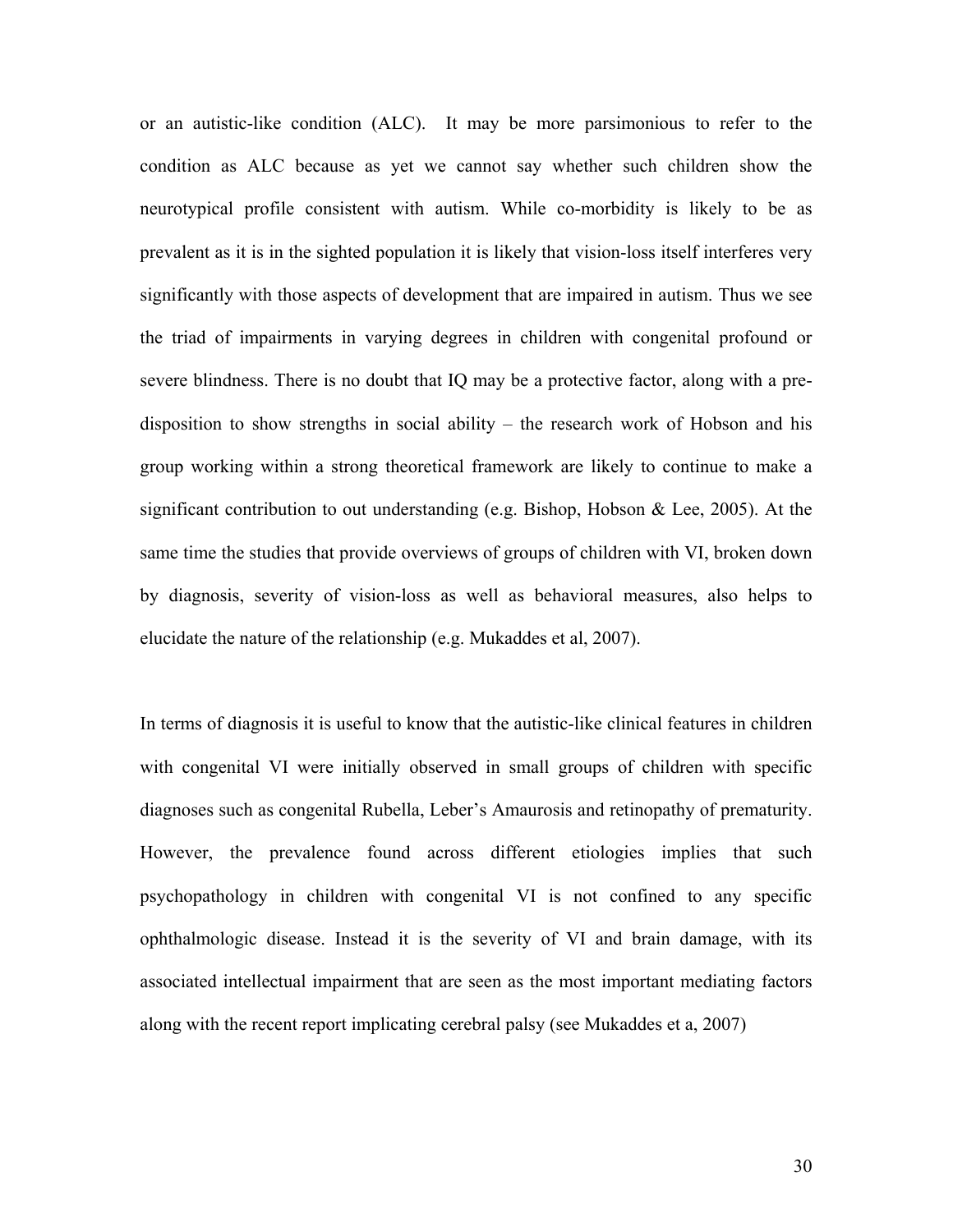#### **Summary**

There are multifactorial reasons for children without sight to present with similarities and differential aspects of cognition and behavior when compared to the typical child. At one end of the continuum we can see significant advances in brain research demanding new ways of thinking about neural plasticity and brain functioning and at the other end we see how children's social interaction is modulated by their experiences. There are some areas of research that are not mentioned here because they lead to many imponderable questions such as the impact of diagnosis on the infant –caregiver dyad. Additionally, there has been a conscious effort to focus primarily on developmental issues rather than sum up the all the literature concerned with the loss of vision itself. Methodological considerations are also critically important but exacting standards are hard to maintain in an area of research with such a rare population. The amount of sight is hard to assess and can change in the samples of populations that are often reported, and other factors and problems linked to the site of brain impairment has been discussed above, yet these are all important considerations. Finally, behaviors exhibited by children who are VI can be hard to understand for sighted parents and clinicians alike. The visual channel is so important in integrating the senses – those with sight accept it unthinkingly. So that some behaviors may be hard to understand on the basis of current knowledge, for example why finger movements and manipulation might be delayed in blind babies, whose fists are often balled in the early months. Other behaviors, especially in relation to the development of social understanding, may be more successfully understood by learning from the findings with typically developing children. Although language and other non-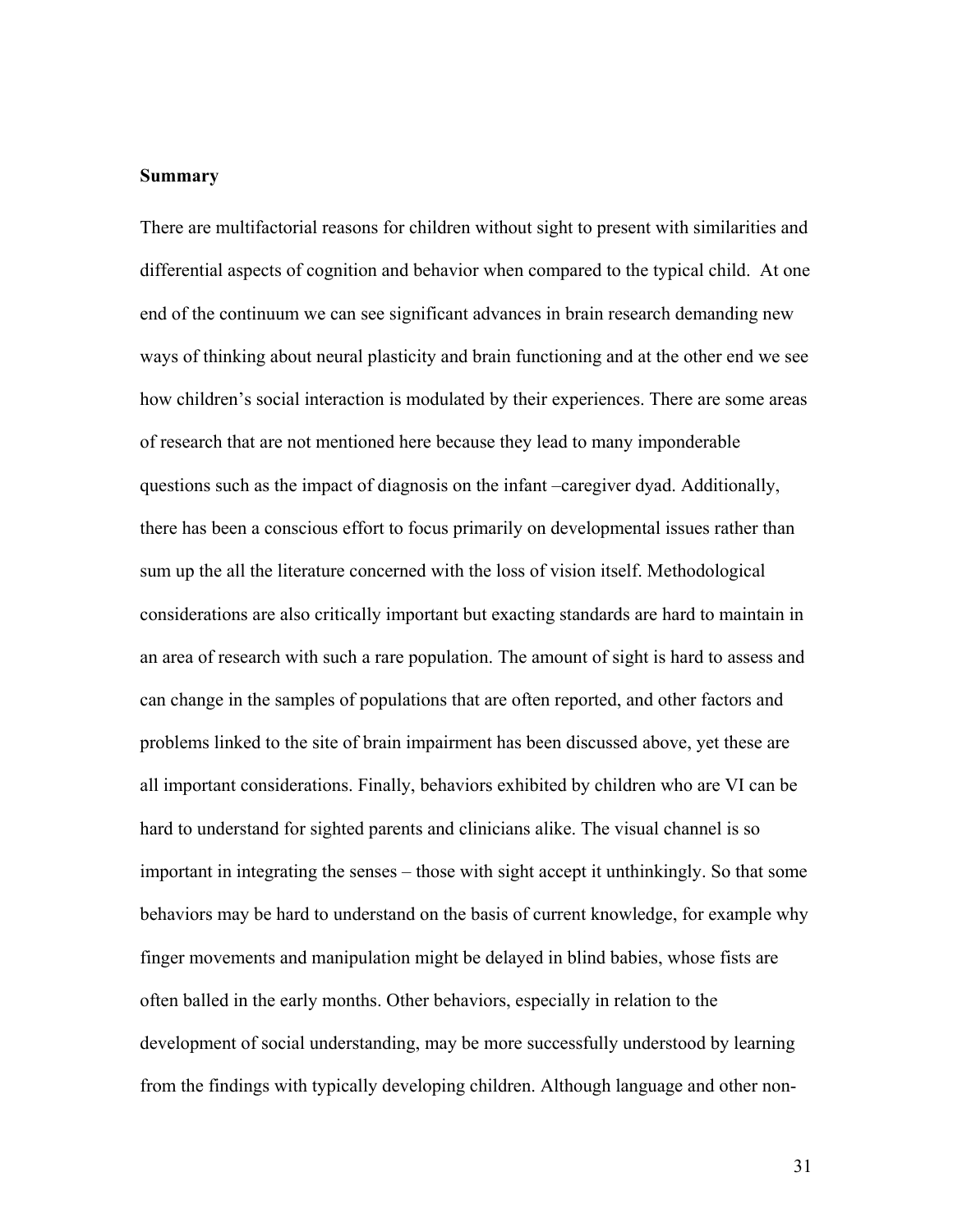visual channels of information can compensate for much, it seems that sight-based knowledge, founded on the massively varied array of visual stimuli (including people) in the natural and man-made world, has a surprisingly critical influence on growing up .The degree of blindness suffered by an infant has a significant impact on their behaviors, and yet there are also reports to the contrary, of behavior comparable to sighted counterparts. No doubt this is where the interactive nature of development, and the multiple factors that mediate changes, have an effect. The vulnerabilities have been outlined in this chapter but there are precious few reports of the protective factors which lead to the most positive outcomes – it is to this that intervention and research studies need to turn their attention.

#### **Acknowledgements**

We would like to thank Sarah Oliver for help with the manuscript and the vision team at the Neurodisability unit at Great Ormond Street Hospital for Sick Children, London, UK.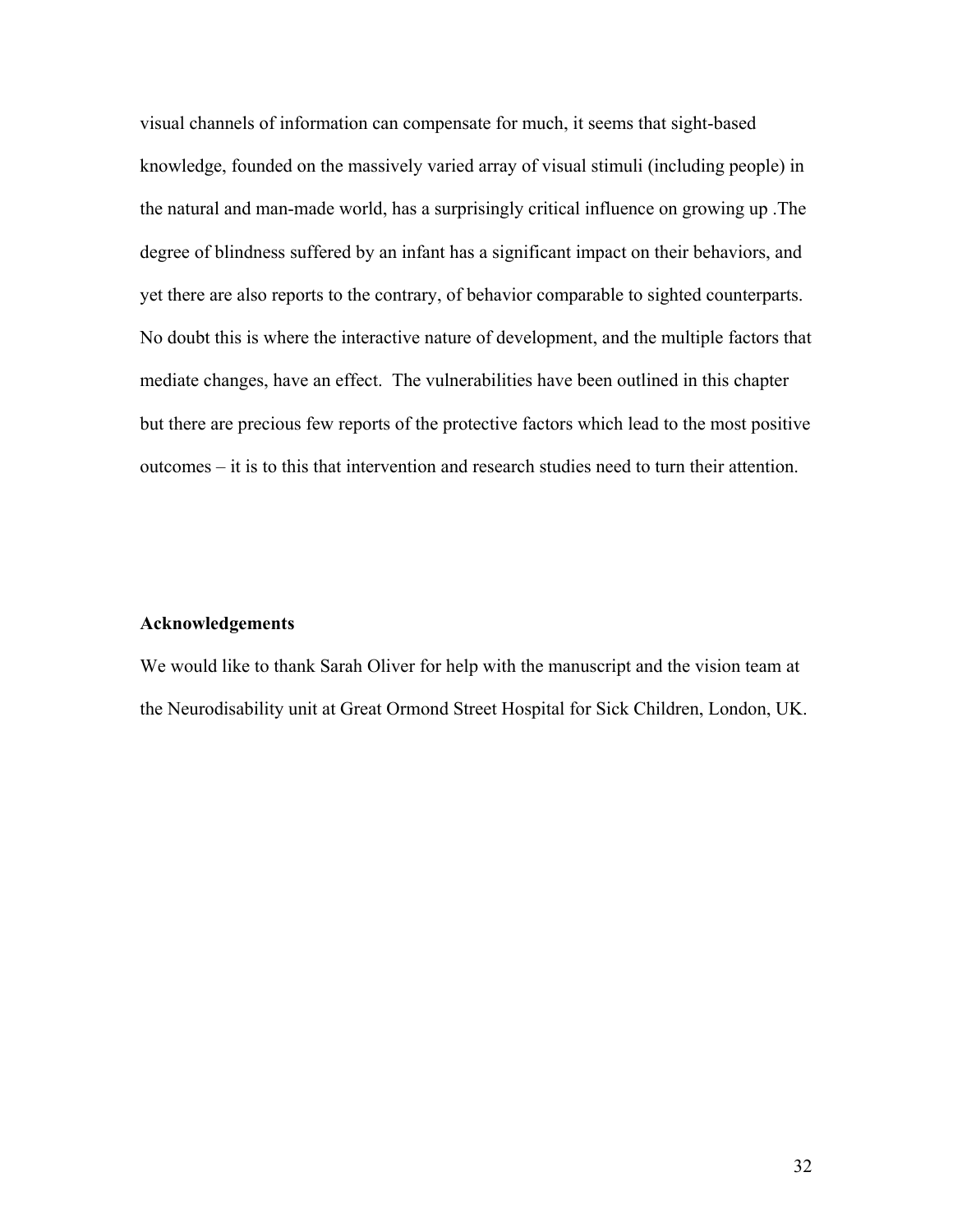## References

Arter, C. A. (1998) Braille Dyslexia: Does it exist? *British Journal of Visual Impairment* 16(2): 61 -64

Andersen, E. S., Dunlea, A., & Kekelis, L. S. (1984). Blind children's language: Resolving some differences. *Journal of Child Language, 11*(3), 645-664.

Anderson, E. S., Dunlea, A. and Kekelis, L. S. (1993). The impact of input: Language acquisition in the visually impaired. *First Language*, 13, 23-49.

Bayley, N. (1993) Bayley Scales of Infant Development- Revised , Pearson 1999, US.

Bigelow, A. E. (1996). Blind and sighted children's spatial knowledge of their home environments. *International Journal of Behavioral Development*, 19, 797-816.

Bishop, D. V. M. (2003). *The Children's Communication Checklist (CCC) - 2*. London: The Psychological Corporation.

Brambring, M. and Tröster, H. (1992). On the stability of stereotyped behaviors in blind infants and preschoolers. *Journal of Visual Impairment and Blindness*, 86, 105-110.

Brown, R., Hobson, R. P., Lee, A., & Stevenson, J. (1997). Are there 'autistic-like' features incongenitally blind children? *Journal of Child Psychology and Psychiatry, 38*(6), 693-703.

Cass, H., Sonksen, P.M. & McConachie, H.R. (1994) Developmental set-back in severe visual imapirmens. Archive of Disease in Childhood. 70: 192-6.

Charman, T. (2003) Why is joint attention a pivotal skill in autism? Philosophical transactions of the Royal Society of London, 358, 315-324.

Chen, D. (1996) Parent-infant communication: Early intervention for very young chldren with visual impairment or hearing loss. *Infants and Young Children*, 9(2), 1-12.

Conti-Ramsden, G., Botting, N., & Faragher, B. (2001). Psycholinguistic Markers for Specific Language Impairment (SLI). *Journal of Child Psychology and Psychiatry, 42*(6), 741-748.

D'Angiulli, A., Kennedy, J. M. and Heller, M. A. (1998). Blind children recognizing tactile pictures respond like sighted children given guidance in exploration. *Scandinavian Journal of Psychology*, 39, 187-190.

Dale N and Sonksen P (2002) Developmental outcome, including setback, in young children with severe visual impairment Developmental Medicine and Child Neurology 44**:** 613-62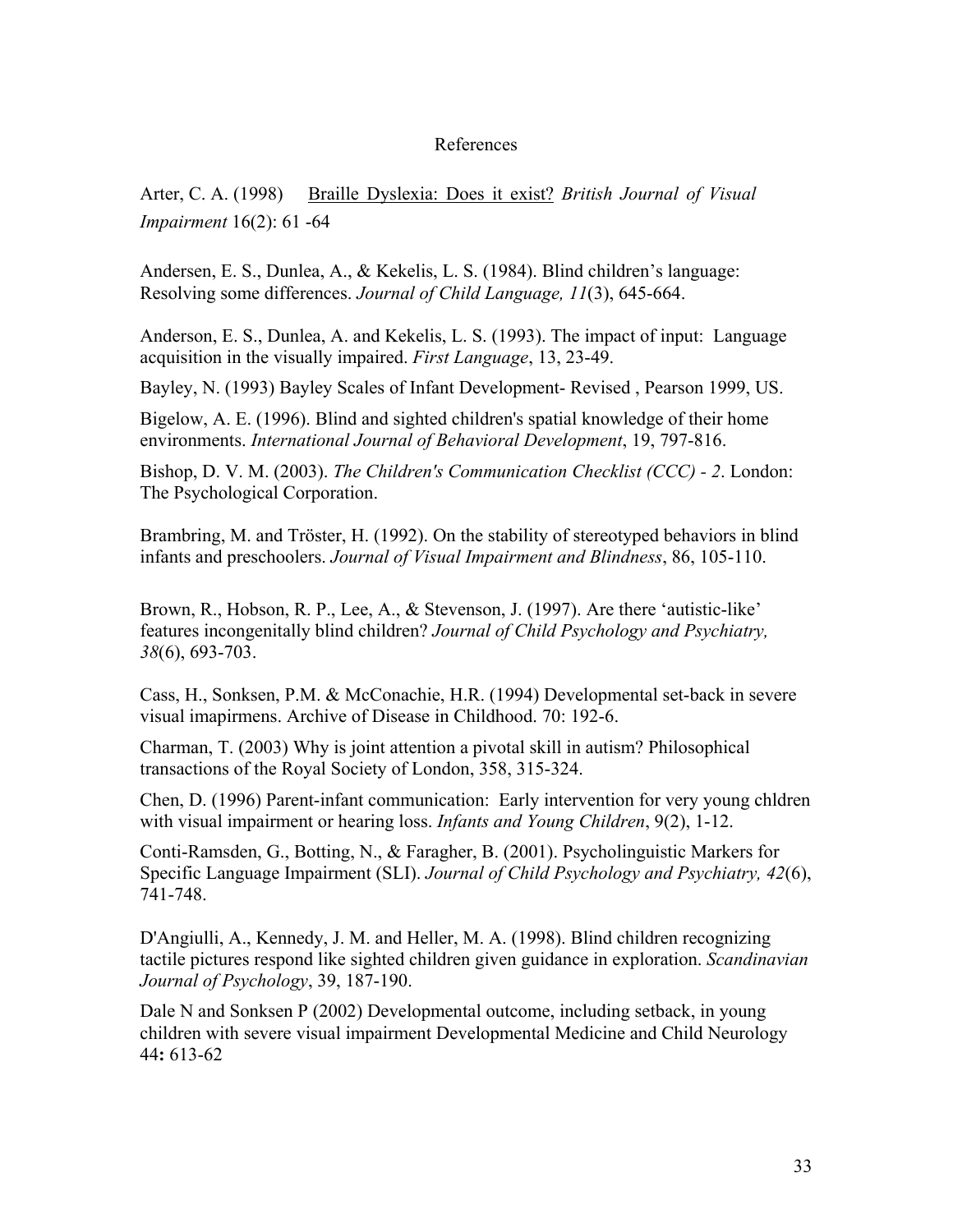DSM-IV-TR. (2000). *Diagnostic and Statistical Manual of Mental Disorders - Text Revision* (4 ed.). Washington DC: American Psychiatric Association.

Dyck, M.J., Farrugia, C., Shochet, I.M. & Holmes-Brown, M. (2004) Emotion recognition/understanding ability in hearing or vision-impaired children: Do sounds, sights, or words make the difference? *Journal of Child Psychology and Psychiatry,* 45(4), 789-800.

Eardley, A. & Pring, L. (2007) Spatial processing, mental imagery, and creativity in individuals with and without sight. *European Journal of Cognitive Psychology*, 19(1), 37- 58

Edwards, R., Ungar, S. and Blades, M. (1998). Route descriptions by visually impaired and sighted children from memory and from maps. *Journal of Visual Impairment and Blindness*, 92(7), 512-521.

Erin, J. N. (1986). Frequencies and Types of Questions in the Language of Visually Impaired Children. *Journal of Visual Impairment & Blindness, 80*(4), 670-674.

Fraiberg, S. (1977). *Insights from the blind*. London: Souvenir.

Galati, D., Miceli, R. and Sini, B. (2001). Judging and coding facial expression of emotions in congenitally blind children. *International Journal of Behavioral Development*, 25(3), 268-278.

Gallese, V. (2003) Philosophical Transactions of the Royal Society B: Biological Sciences 358 (1431),pp 517-528.

Gerhardt, J. B. (1982) The development of object play and classificatory skills in a blind child. *Journal of Visual Impairment and Blindness*, 76, 219-223.

Green, S., Pring, L., & Swettenham, J. (2004). An investigation of first-order false belief understanding of children with congenital profound visual impairment. *British Journal of Developmental Psychology, 22*(1), 1-17.

Happé, F. G. E. (1994). An advanced test of theory of mind: Understanding of story characters' thought and feelings by able autistic, mentally handicapped and normal children and adults. *Journal of Autism and Developmental Disorders*, 24(2), 129-154.

Hatton, D. D., Bailey, D. B., Burchinal, M. R. and Ferrell, K. A. (1997) Developmental growth curves of preschool children with vision impairments. *Child Development*, 68(5), 788-806.

Hobson, R. P. (1993). *Autism and the development of mind*. Hove: Earlbaum.

Hermelin, B. & O'Connor, N. (1971) Functional asymmetry in the reading of Braille. *Neuropsychologia,* 9, 431-435.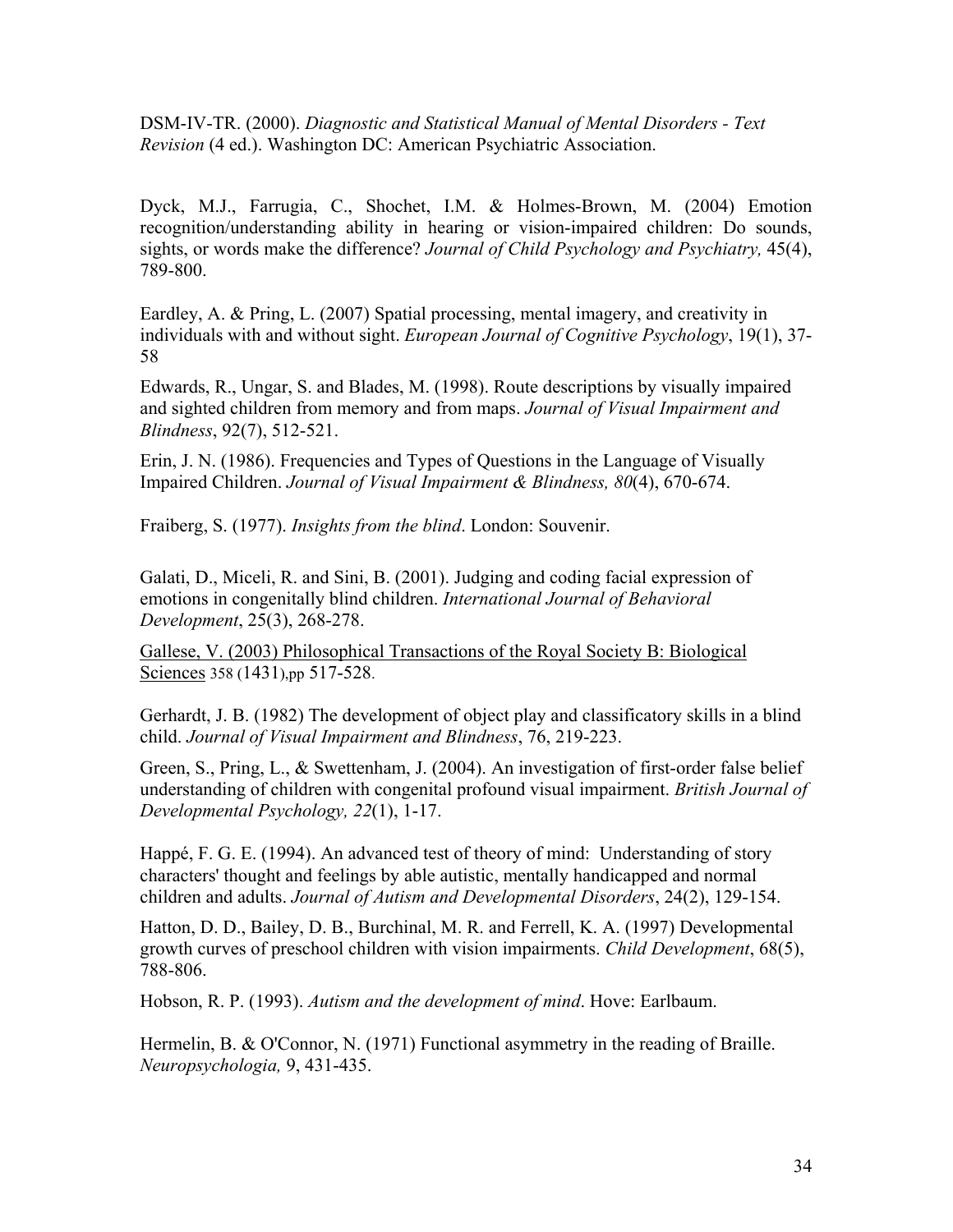Hobson, R. P., Lee, A., & Brown, R. (1999). Autism and congenital blindness. *Journal of Autism and Developmental Disorders, 29*(1), 45-56.

Hughes, M., Dote-Kwan, J. and Dolendo, J. 1998: A close look at the cognitive play of preschoolers with visual impairments in the home. *Exceptional Children*, 64(4), 451-462.

Hull, T., & Mason, H. (1995). Performance of Blind Children on Digit-Span Tests. *Journal of Visual Impairment and Blindness, 89*(2), 1666-1169.

Johnson, M. (2005) *Developmental Cognitive Neuroscience*. New York, US, Wiley.

Kennedy, J.M. (1982). Haptic pictures. In W. Schiff & E.Foulke (Eds.) *Tactual perception: a source book*. Cambridge: Cambridge University Press.

Kennedy, J.M. (2007) Haptic art. Paper presented at the Metropolitan Museum of Art, New York, US in association with UNESCO and Art Education for the Blind. September 2007

Kolk, C. J. V. (1977). Intelligence testing for visually impaired persons. *Journal of Visual Impairment and Blindness*, 71, 158-163.

Landau, B., & Gleitman, L. R. (1985). *Language and Experience: Evidence from the Blind Child*. Cambridge: Harvard University Press.

Landau, B., Spelke, E. and Gleitman, H. (1984). Spatial knowledge in a young blind child. *Cognition*, 16, 225-260

Landau, B. (1991): Knowledge and its expression in the blind child. In D. P. Keating  $\&$ H. Rosen (eds), *Constructivist Perspectives on Developmental Psychopathology and Atypical Development.* (pp. 173-192). London: Lawrence Erlbaum..

Leslie, A. M. (1987) Pretense and Representation: The Origins of "Theory of Mind". Psychological Review 1987, Vol.94, No. 4, 412-426

Levtzion-Korach, O., Tennenbaum, A., Schnitzer, R. and Ornoy, A. (2000). Early motor development of blind children. *Journal of Paediatrics and Child Health*, 36, 226-229.

Lewis, V**.** (2002). *Development and Disability*. Oxford: Blackwell Publishing.

Lewis, V., Boucher, J., Lupton, L. and Watson, S. (2000b). Relationships between symbolic play, functional play, verbal and non-verbal ability in young children. *International Journal of Language and Communication Disorders*, 35(1), 117-127.

Lewis, V., Collis, G., Shadlock, R., Potts, M. and Norgate, S. (2000a) *Blind children's understanding of familiar space: A pilot study of new methods.* Paper presented at the British Psychologcal Society Developmental Section Annual Conference, Bristol.

Lewis, V., Norgate, S., Collis, G. and Reynolds, R. (2000). The consequences of visual impairment for children's symbolic and functional play. *British Journal of Developmental Psychology*, 18(3), 449-464.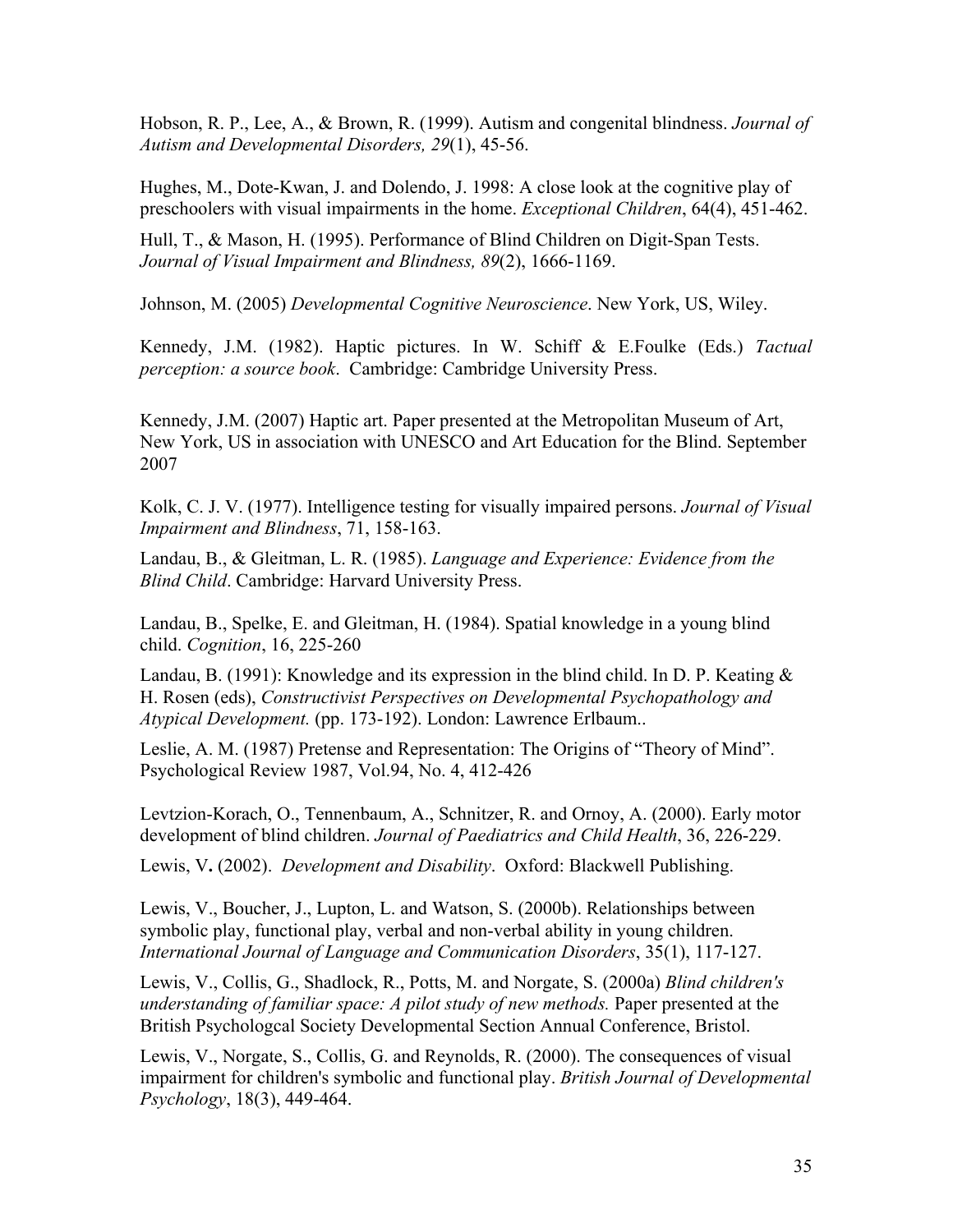Macaluso and Driver, J. (2005). Multisensory spatial interactions: a window onto functional integration in the human brain, *Trends in Neuroscience* 28, pp. 264–271

McConachie, H. R., & Moore, V. (1994). Early Expressive Language of Severely Visually-Impaired Children. *Developmental Medicine and Child Neurology, 36*(3), 230- 240.

Millar, S. (1997) *Reading by touch*. Routledge, London UK.

Millar, S. (1984) Is there a 'best hand' for Braille ? *Cortex,* 13,567-579.

Millar, S. and Ittyerah, M. (1991) Movement imagery in young and congenitally blind children: Mental practice without visuo-spatial information. *International Journal of Behavioral Development*, 15, 125-146.

Mills, A. E. (1993). Visual handicap. In D. Bishop & K. Mogford (Eds.), *Language development in exceptional cicumstances* (pp. 150–164). Hove: Earlbaum.

Minter, M. E., Hobson, R. P. and Pring, L. (1991). Recognition of vocally expressed emotion by congenitally blind children. *Journal of Visual Impairment and Blindness*, 85, 411-415.

Moore, V. and McConachie, H. (1994). Communication between blind and severely visually impaired children and their parents. *British Journal of Developmental Psychology*, 12(4), 491-502.

Noppeney, U., Friston, K.J., Ashburner, J., Frackowiak, R. & Price, C.J. (2005) Early visual deprivation induces structural plasticity in gray and white matter. Current Biology 15 p488-490.

Oakes, W.F. (1955). An experimental study of pitch naming and pitch discrimination reactions. *Journal of Genetic Psychology* **86**: 237–259.

Oberman, L.M. & Ramachanndran, V.S. (2007). The simulating social mind: The role of the mirror neuron system and simulation in social and communicative deficits in Autistic spectrum disorders. *Psychological Bulletin,* 133(2), 310-327.

Peterson, C. C., Peterson, J. and Webb, J. (2000). Factors influencing the development of a theory of mind in blind children. *British Journal of Developmental Psychology*, 18(3), 431-447.

Reynell, J. (1979). *Manual for the Reynell-Zinkin Scales*. London: NFER

 McAlpine,L.M. and Moore, C.L. (1995) The development of social understanding in children with a visual impairment. Journal of Visual Impairment

Minter, M., Hobson, R. P., & Bishop, M. (1998). Congenital visual impairment and 'theory of mind'. *British Journal of Developmental Psychology, 16*, 183-196.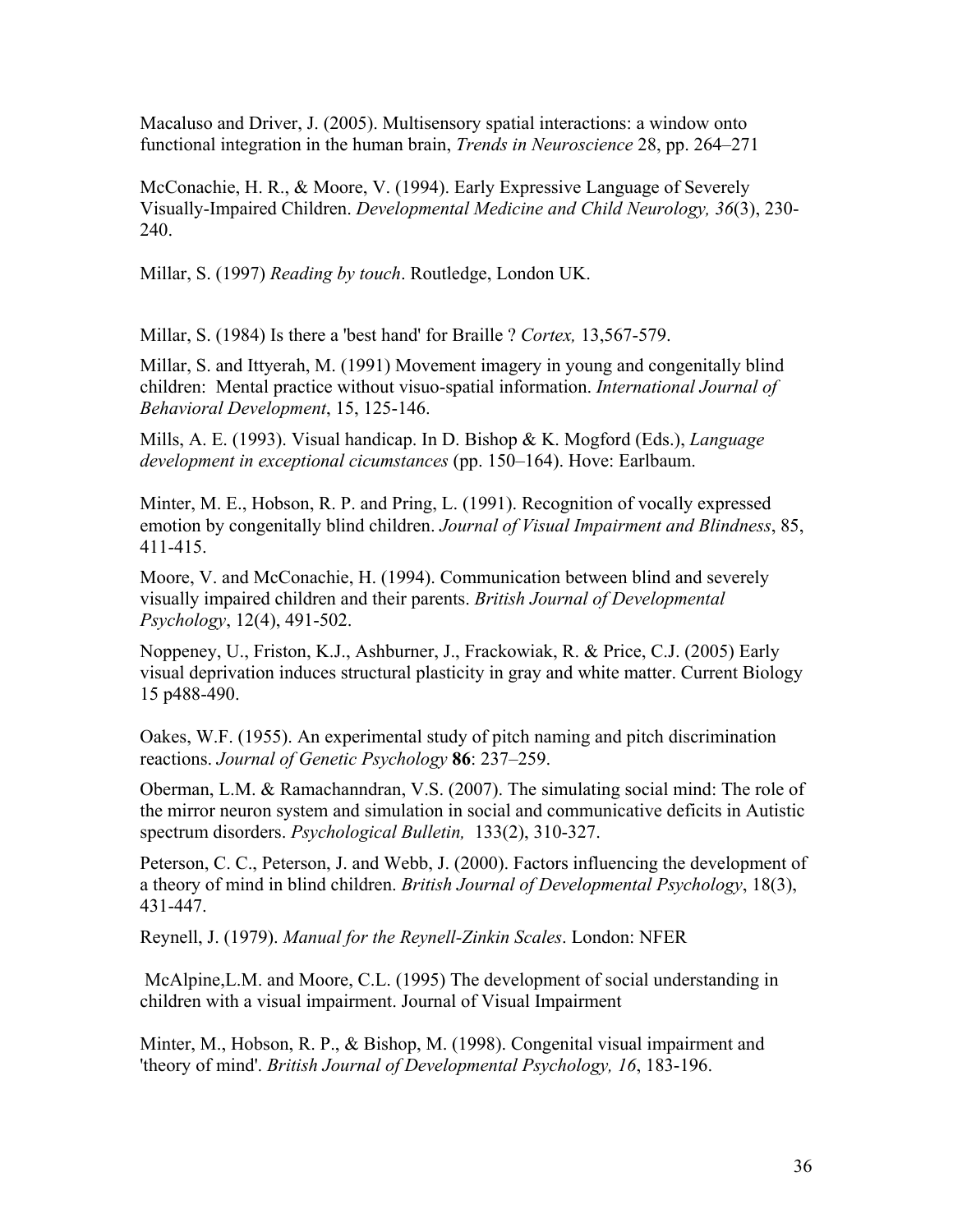Pascual-Leone, A., Amedi, A., Fregni, F. and Merabet, L.B. (2005) The plastic human brain cortex, *Annual Review of Neuroscience* 28, pp. 377–401.

Pérez-Pereira, M. (1994). Imitations, Repetitions, Routines, and the Child's Analysis of Language: Insights from the Blind. *Journal of Child Language, 21*(2), 317-337.

Pérez-Pereira, M., & Conti-Ramsden, G. (1999). *Language development and social interaction in blind children*. Hove: Psychology Press.

 Pérez-Pereira, M., & Castro, J. (1997) Language acquisition and the compensation of a visual deficit. *British Journal of Developmental Psychology, 1*5, 439-459.

Peters, A. M. (1994). The interdependence of social, cognitive and linguistic development: Evidence from a visually impaired child. In H. Tager- Flusberg (Ed.), *Constraints on Language Acquisition: Studies of Atypical Children* (pp. 195-220). Hillsdale, NJ: Erlbaum.

Peterson, C. C., Peterson, J. L., & Webb, J. (2000). Factors influencing the development of a theory of mind in blind children. *British Journal of Developmental Psychology, 18*(3), 431-447.

Preisler, G. M. (1991). Early patterns of interaction between blind infants and their sighted mothers. *Child: Care, Health and Development, 17*(2), 65-90.

Pring,L. (2008) Pring, L. (2005). *Autism and Blindness: Research and Reflections*. London: Wiley.

Pring, L. & Rusted, J. (1985) Pictures for the blind : An investigation of the influence of pictures on the recall of text by blind children. *British Journal of Developmental Psychology,* 3,41-45.

Roch-Levecq, A. (2006) Production of basic emotions by children with congenital blindness: Evidence for the embodiment of theory of mind, British Journal of Developmental Psychology, 24, 507-528.

Röder, Rösler & Neville (2000) Event-related potentials during auditory language processing in congenitally blind and sighted people. *Neuropsychologia,* 38, 1482-1502

Röder, B., Rösler, F., & Spence, C. (2004). Early vision impairs tactile perception in the blind. *Current Biology*, **14**, 121-124.

Roder, B., Stock, O., Bien, S., Neville,S. and Rosler, F. (2002) Speech processing activates visual cortex in congenitally blind humans, *European Journal of Neuroscience* **16**, pp. 930–936.

Roder, B,Teder-Salejarvi,W.,Steer, A, Rosler, F.Hillyard, S.A. & Neville, H.J. (1999) Improved auditory-spatial tuning in Blind Humans. *Nature,* 40,162-166.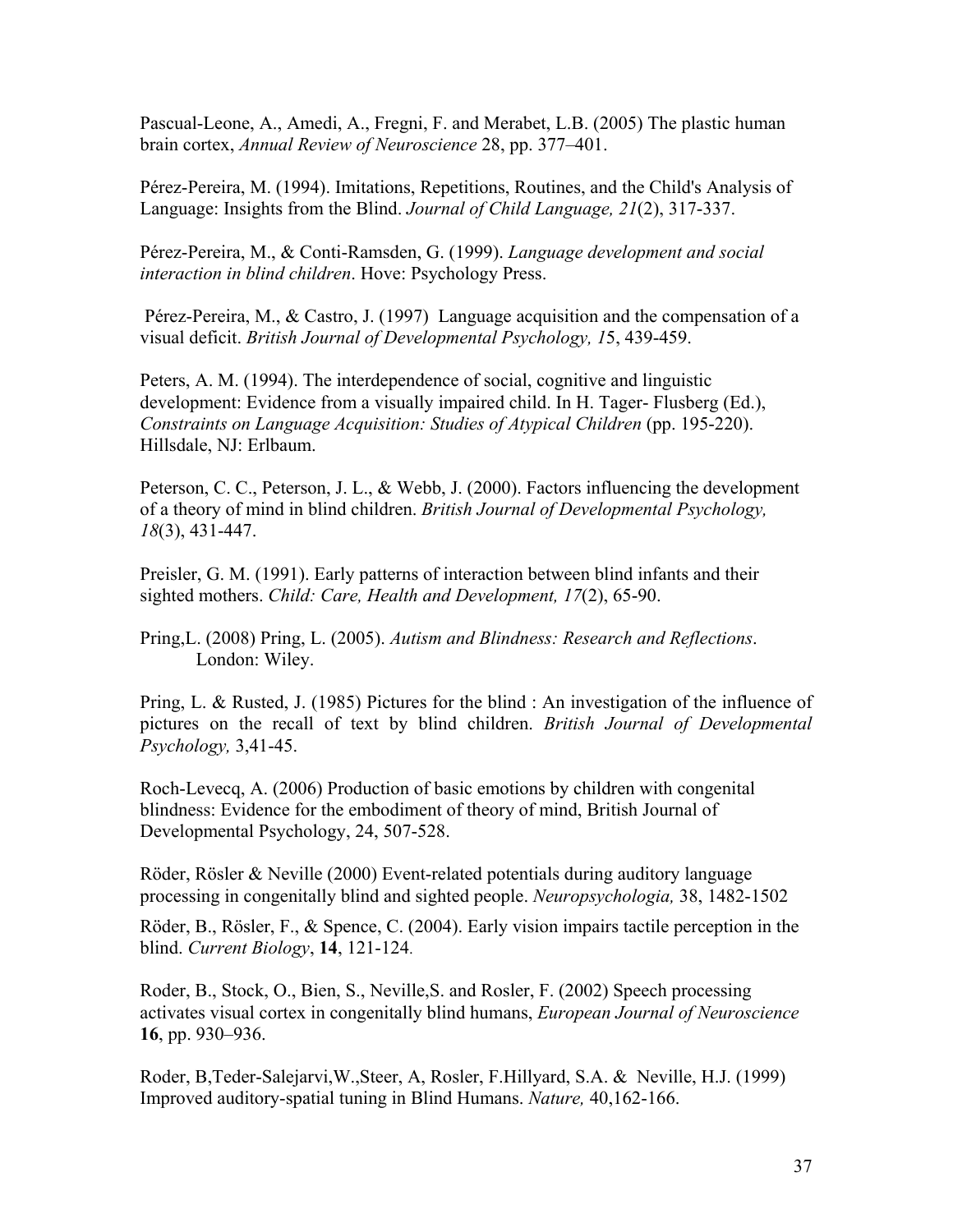Rogers, S. J. and Puchalski, C. B. (1984) Development of symbolic play in visually impaired young children. *Topics in Early Childhood Special Education*, 3(4), 57-63.

Rudel, D.G., Denkla, M.B. & Hirsch, S. (1977) The development of left hand superiority for discriminating Braille configurations, *Neurology,* 27,160-164.

Rutter, M., Bailey, A., & Lord, C. (2003). *The Social Communication Questionnaire (SCQ)*. Los Angeles: Western Psychological Services.

Sadato, N., Okada, T., Honda, M. and Yonekura, Y. (2002) Critical period for crossmodal plasticity in blind humans: a functional MRI study, *Neuroimage* 16, pp. 389–400.

Sadato, N., Pascual-Leone, A., Grafman, J., Ibanez, V., Deiber, M.P., Dold., D and Hallett, M. (1996). Activation of the primary visual cortex by Braille reading in blind subjects, *Nature* 380, pp. 526–528.

Semel, E., Wiig, E. H., & Secord, W. (2000). *Clinical Evaluation of Language Fundamentals (CELF)* (UK, 3 ed.). London, UK: The Psychological Corporation.

Smits, B. W. G. M., & Mommers, M. J. C. (1976). Differences between blind and sighted children on WISC verbal subtests. *New Outlook for the blind, 70*, 240-246.

Sonksen PM and Dale N (2002) Visual impairment in infancy: impact on neurodevelopmental and neurobiological processes Developmental Medicine and Child Neurology 44 782-791

Tadic,V., Pring, L. & Dale, N. J. (2008a) Strengths and Difficulties in Language of Children with Congenital Visual Impairment. Presentation, British Psychological Society Cobnference,Oxford Brooks.

Tadic,V., Pring, L. & Dale, N.J. (2008b) Attentional processes in young children with congenital visual impairment. British Journal of Developmental Psychology. Tager-Flusberg, H. (1999) Neurodevlopmental Disorders. MIT Press.

Tillman, M. H. (1967) The performance of blind and sighted children on the Wechsler Intelligence Scale for Children: Study I. *International Journal for the Education of the Blind*, 16, 65-74.

Tomasello, M., & Farrar, M. J. (1986). Joint Attention and Early Language. *Child Development, 57*(6), 1454-1463.

Uhl, F., Kretschmer, T., Lindinger, G., Goldenberg, G., Lang, W. Oder,W & Deecke,L. (1994) Tactile [mental imagery in sighted persons and in patients suffering from](http://www.sciencedirect.com/science?_ob=ArticleURL&_udi=B6SYX-498MGW0-9&_user=10&_coverDate=10%2F31%2F1994&_alid=823251850&_rdoc=1&_fmt=high&_orig=search&_cdi=4846&_sort=d&_docanchor=&view=c&_ct=2&_acct=C000050221&_version=1&_urlVersion=0&_userid=10&md5=201ed03d402bfa4f19a9b0eb812e9396) [peripheral blindness early in life](http://www.sciencedirect.com/science?_ob=ArticleURL&_udi=B6SYX-498MGW0-9&_user=10&_coverDate=10%2F31%2F1994&_alid=823251850&_rdoc=1&_fmt=high&_orig=search&_cdi=4846&_sort=d&_docanchor=&view=c&_ct=2&_acct=C000050221&_version=1&_urlVersion=0&_userid=10&md5=201ed03d402bfa4f19a9b0eb812e9396) *Electroencephalography and Clinical Neurophysiology*, Volume 91, Issue 4, October 1994, Pages 249-255